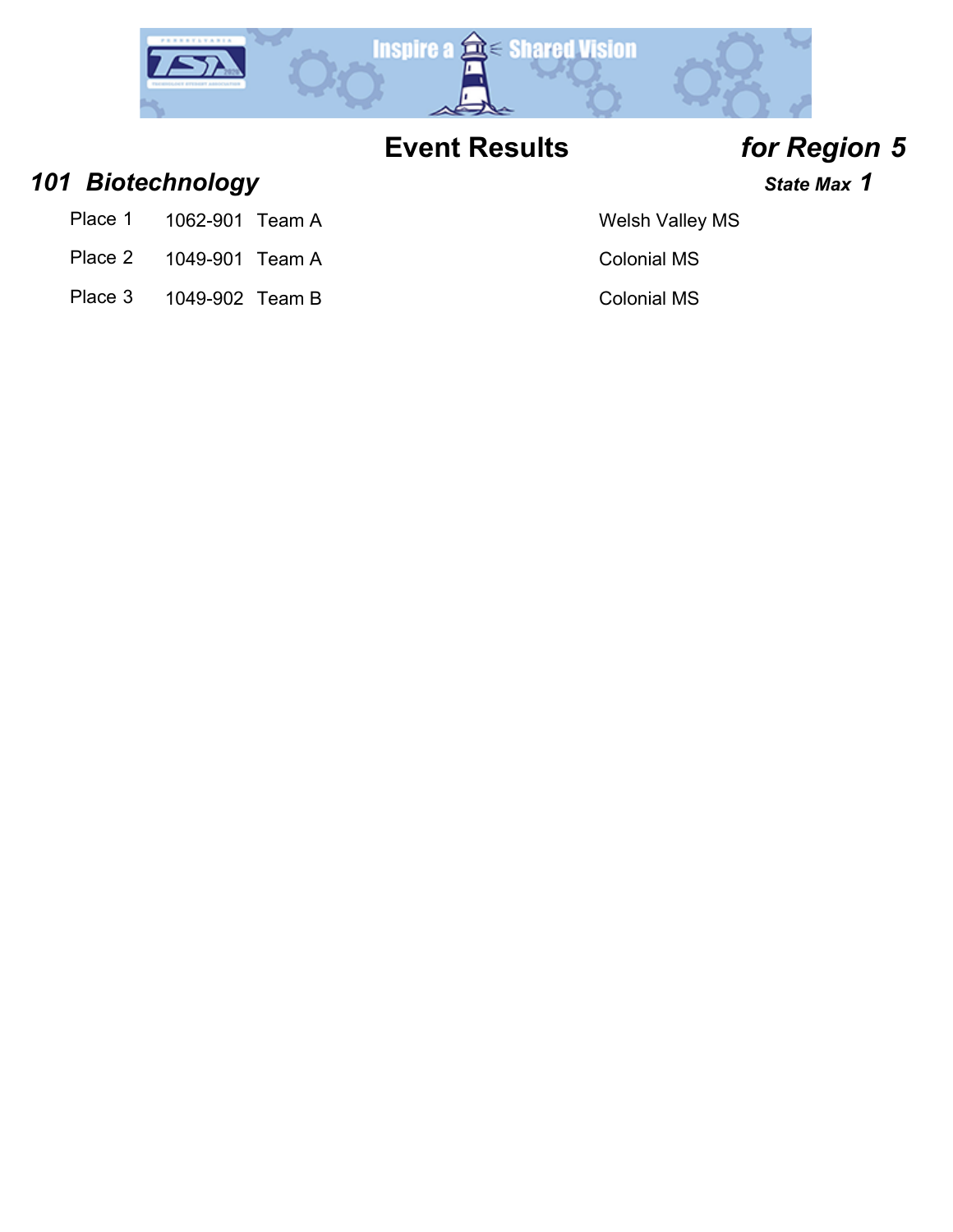

*102 Career Prep State Max 2*

Place 1 1062-013 Ferenchick Sam Welsh Valley MS

Place 2 1028-008 Pfistner Logan Strayer MS

Place 3 1145-020 Picklo Julia Julia Lionville MS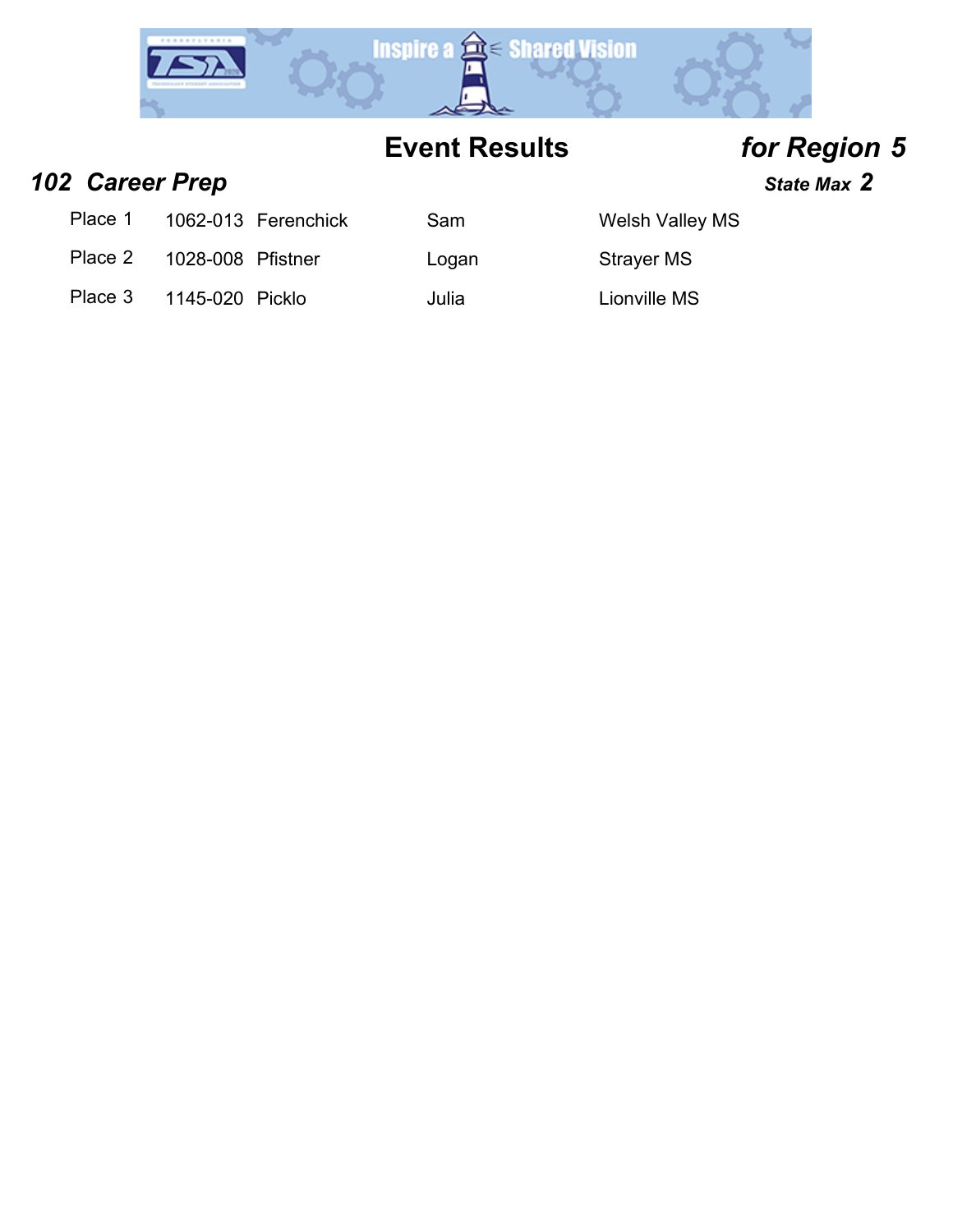

### *103 Challenging Technology Issues State Max Q*

- Place 1 1062-902 Team B Welsh Valley MS
- Place 2 1062-901 Team A Welsh Valley MS
- Place 3 1049-901 Team A Colonial MS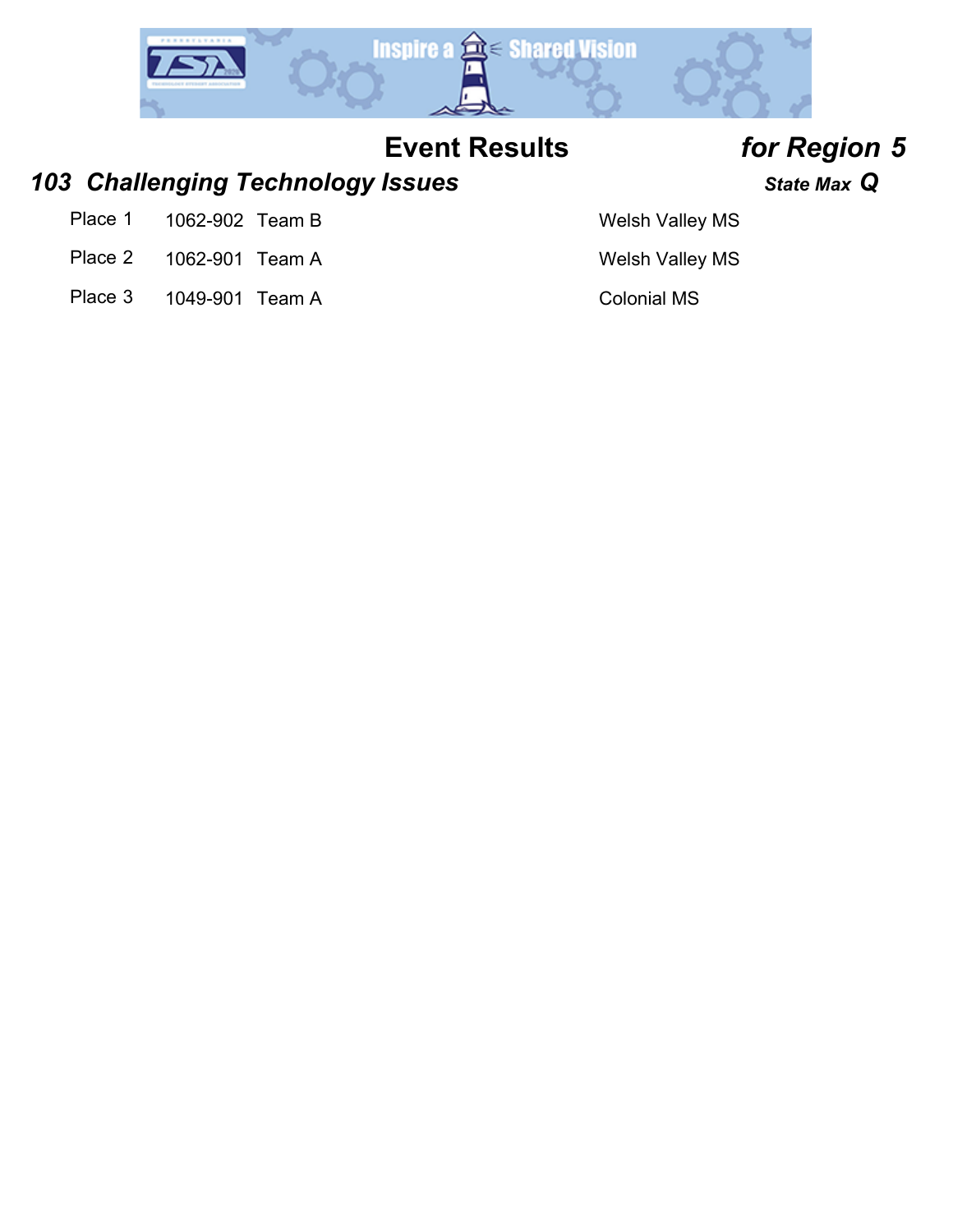

*105 Children's Stories State Max 1*

- Place 1 1062-901 Team A Welsh Valley MS
- Place 2 1062-902 Team B Welsh Valley MS
- Place 3 1049-901 Team A Colonial MS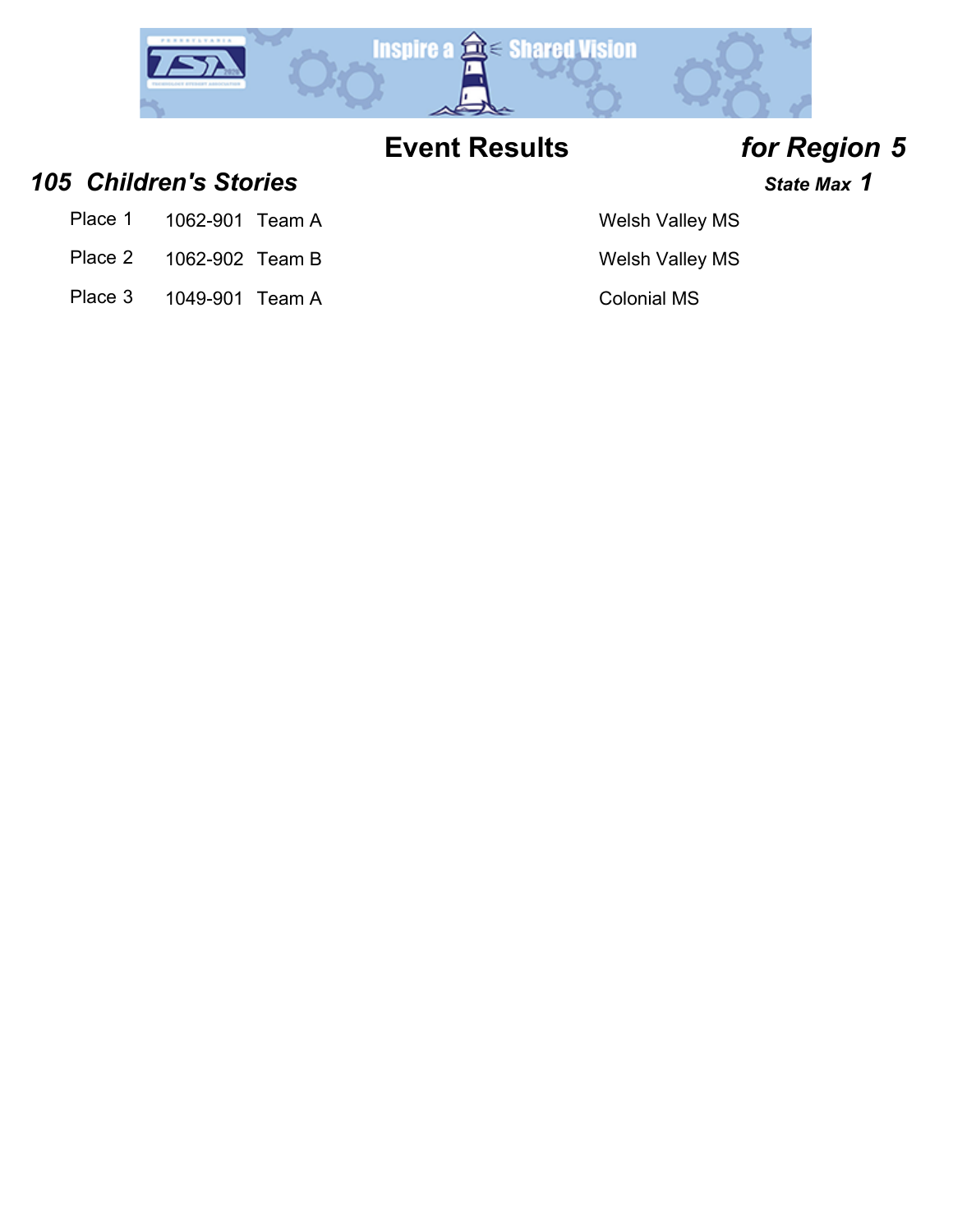

*106 Coding State Max 2*

- Place 1 1062-901 Team A Welsh Valley MS
- Place 2 1062-902 Team B Welsh Valley MS
- Place 3 1047-901 Team A Bala Cynwyd MS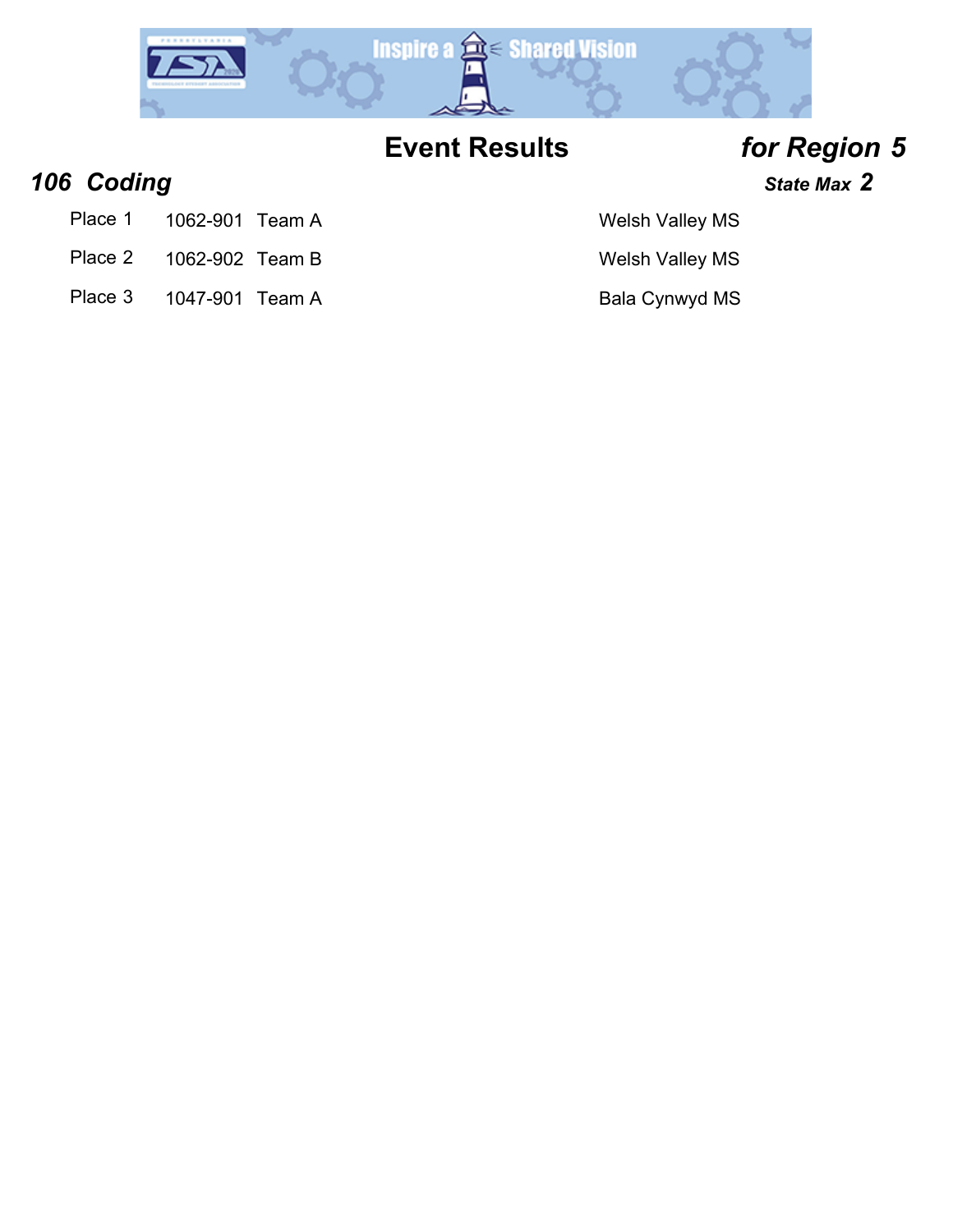

### *108 Computer-Aided Design Foundations State Max 2*

Place 1 1145-026 Thomas Samuel Lionville MS

Place 2 1047-013 Lancaster Sydney Bala Cynwyd MS

Place 3 1049-007 Laverty **Jack** Jack Colonial MS

Place 4 1062-030 Toikka Leevi Leevi Welsh Valley MS

Place 5 1047-015 Pearsall **Quinten** Bala Cynwyd MS

Place 6 1062-021 Loiter Clara Clara Welsh Valley MS

Place 7 1062-027 Standridge Viola Viola Welsh Valley MS

Place 8 1049-008 Rickert Kaidan Colonial MS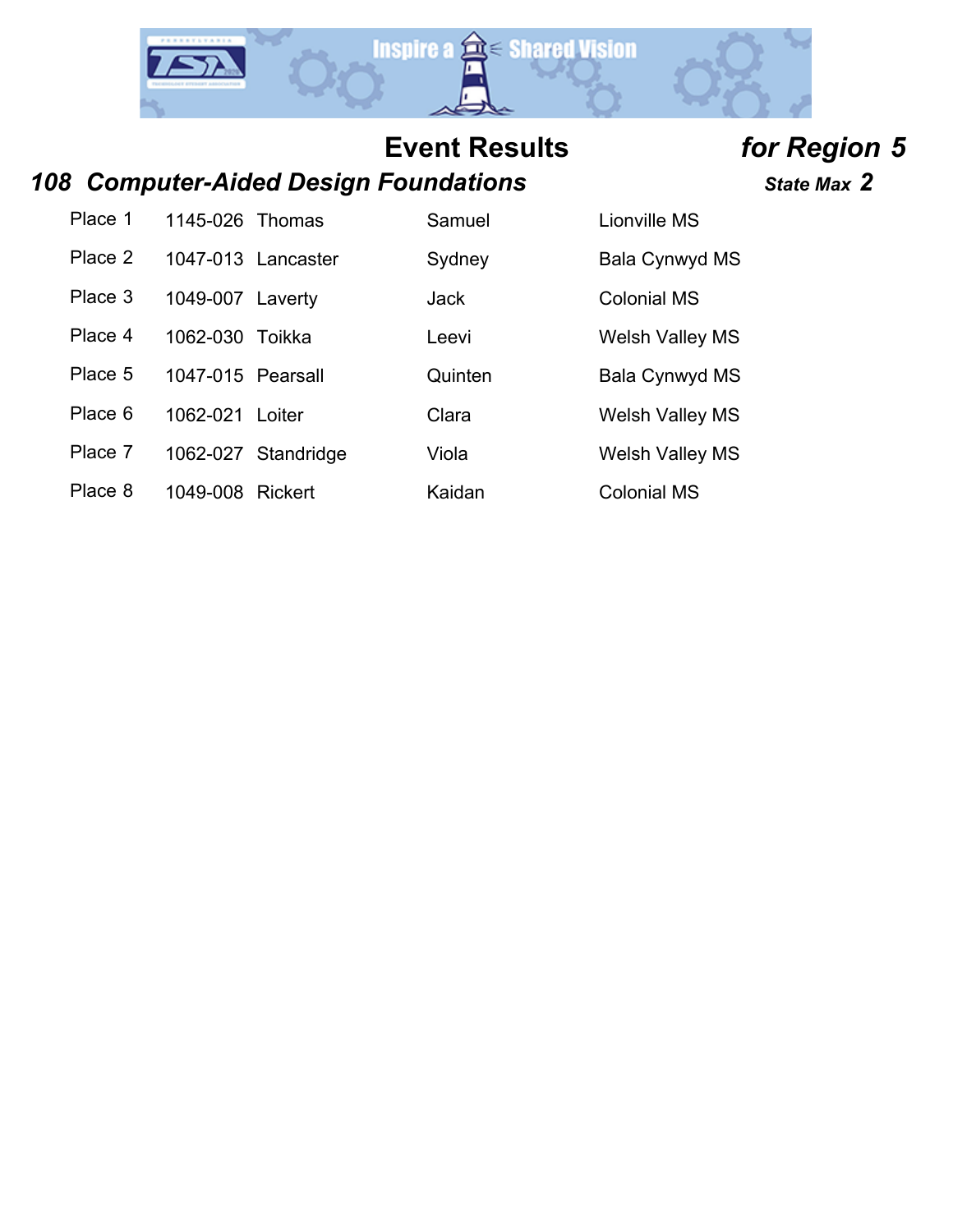

### **110 Cybersecurity State Max 0** State Max 0

- Place 1 1145-017 Navani Saharsha Lionville MS
- Place 1 1145-021 Pusala Amrith Lionville MS

Place 3 1047-014 Mengesha Adoniyas Bala Cynwyd MS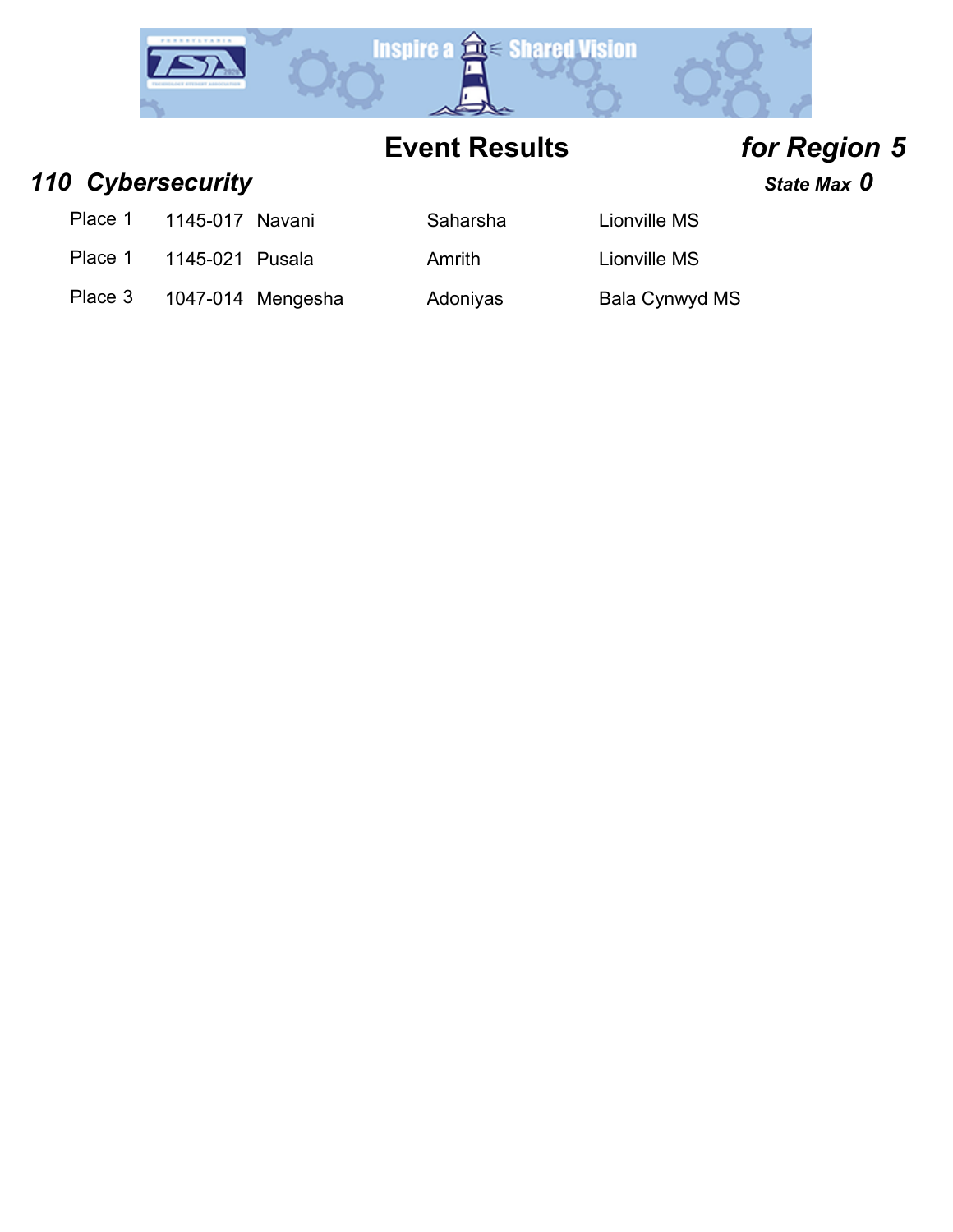

### *112 Digital Photography State Max 1*

| Place 1 | 1020-002 Bonsall  | Kaylie | Quakertown 6th C |
|---------|-------------------|--------|------------------|
| Place 2 | 1047-019 Sultanik | Remy   | Bala Cynwyd MS   |

- 
- 
- Place 4 1047-022 Yu Andrew Bala Cynwyd MS
- Place 5 1047-007 Chaudhuri Sarthak Bala Cynwyd MS
- Place 5 1062-022 Miller Sarah Sarah Welsh Valley MS
- Place 7 1145-007 Dudgundi Twisha Clionville MS
- Place 8 1145-015 Krishnakumar Kavya Kawa Lionville MS

Kaylie **221 Cuakertown 6th Grade** 

Place 2 1062-008 Clipston Ella Ella Welsh Valley MS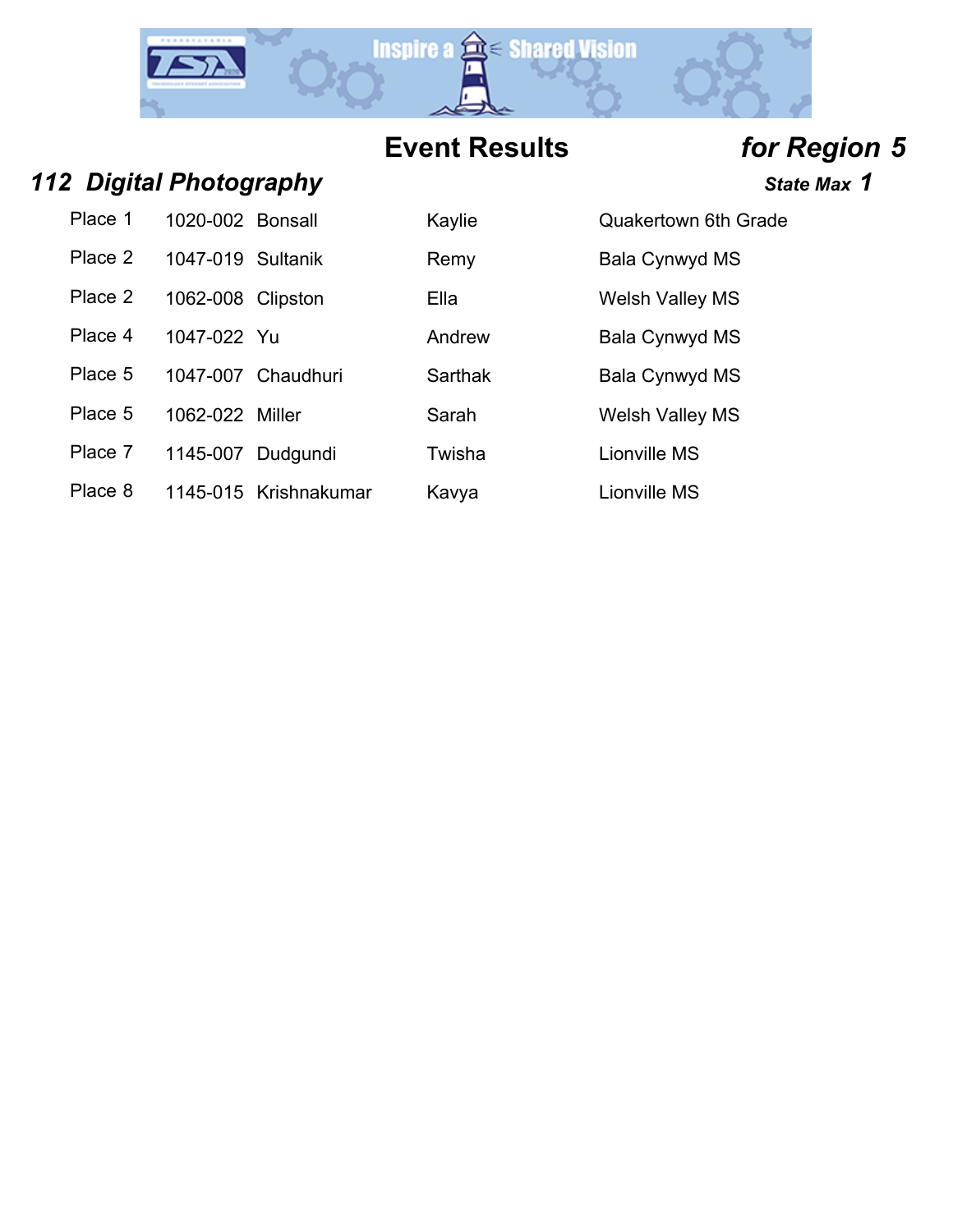

### *114 Electrical Applications State Max 2*

- Place 1 1062-901 Team A Welsh Valley MS
- Place 2 1062-902 Team B Welsh Valley MS
- Place 3 1049-902 Team B Colonial MS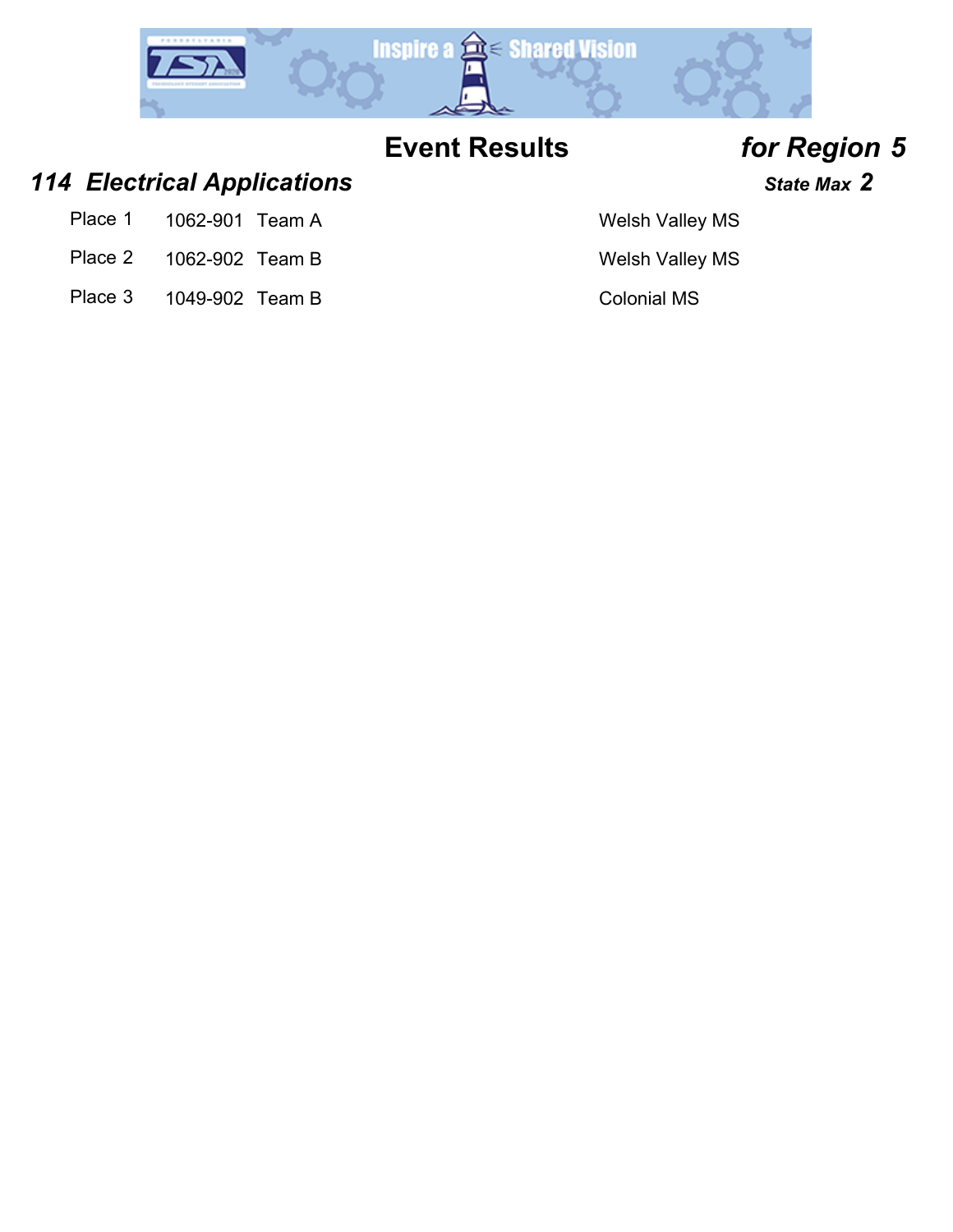

### 115 **Essays on Technology State Max 1** State Max 1

### Place 1 1028-006 Kelly Kara Kara Strayer MS

Place 2 1062-003 Ash Daniel Welsh Valley MS

Place 3 1062-026 Shen David David Welsh Valley MS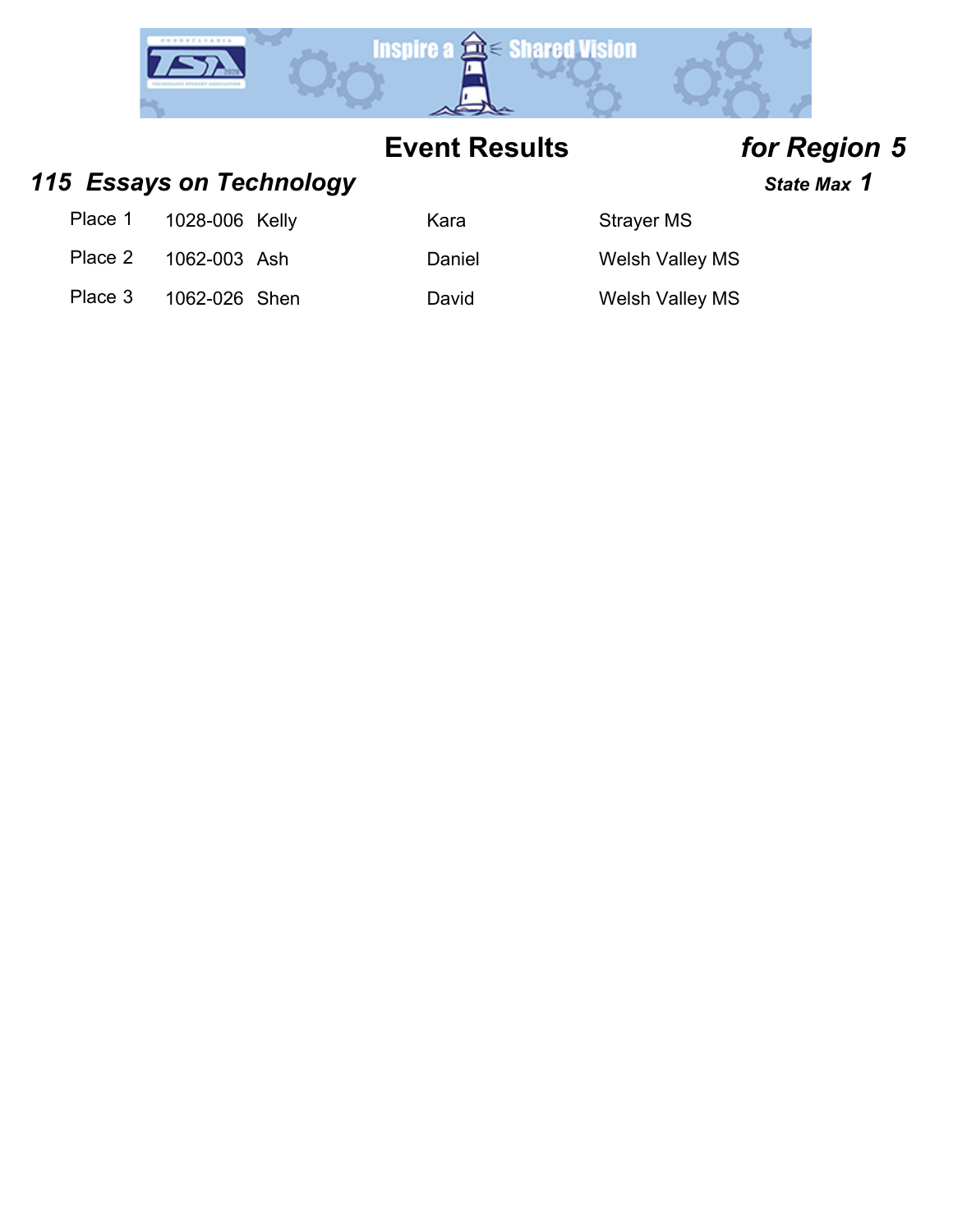

## *117 Forensic Technology State Max 2*

- Place 1 1049-901 Team A Colonial MS
- Place 2 1047-901 Team A Bala Cynwyd MS
- Place 3 1049-902 Team B Colonial MS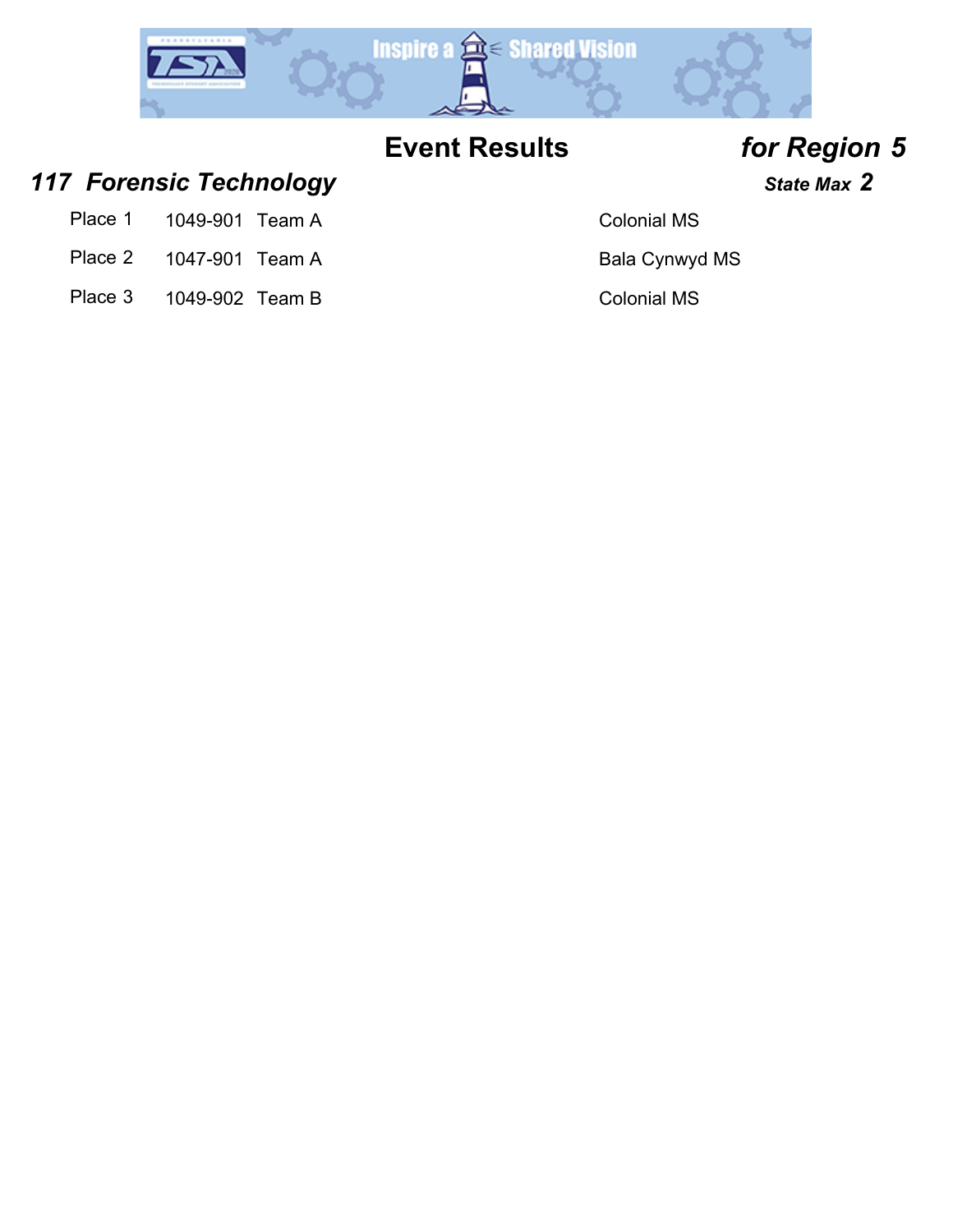

## *118 Foundations of Information Technology State Max 0*

Place 1 1047-009 Dresnin Eli Eli Bala Cynwyd MS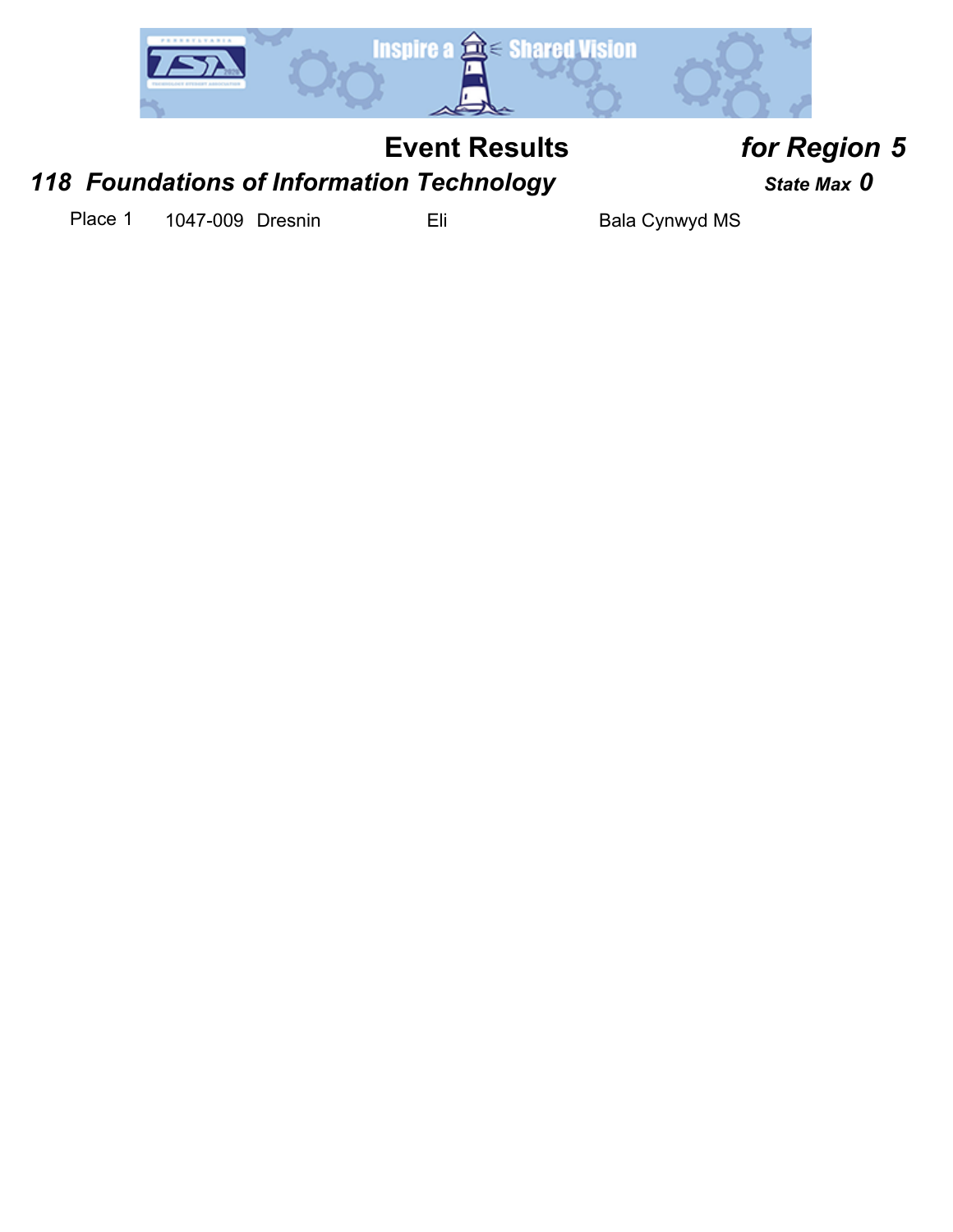

### *119 Inventions and Innovations State Max 2*

- Place 1 1049-901 Team A Colonial MS
- Place 2 1145-901 Team A Lionville MS
- Place 3 1047-901 Team A Bala Cynwyd MS
- Place 4 1062-902 Team B Welsh Valley MS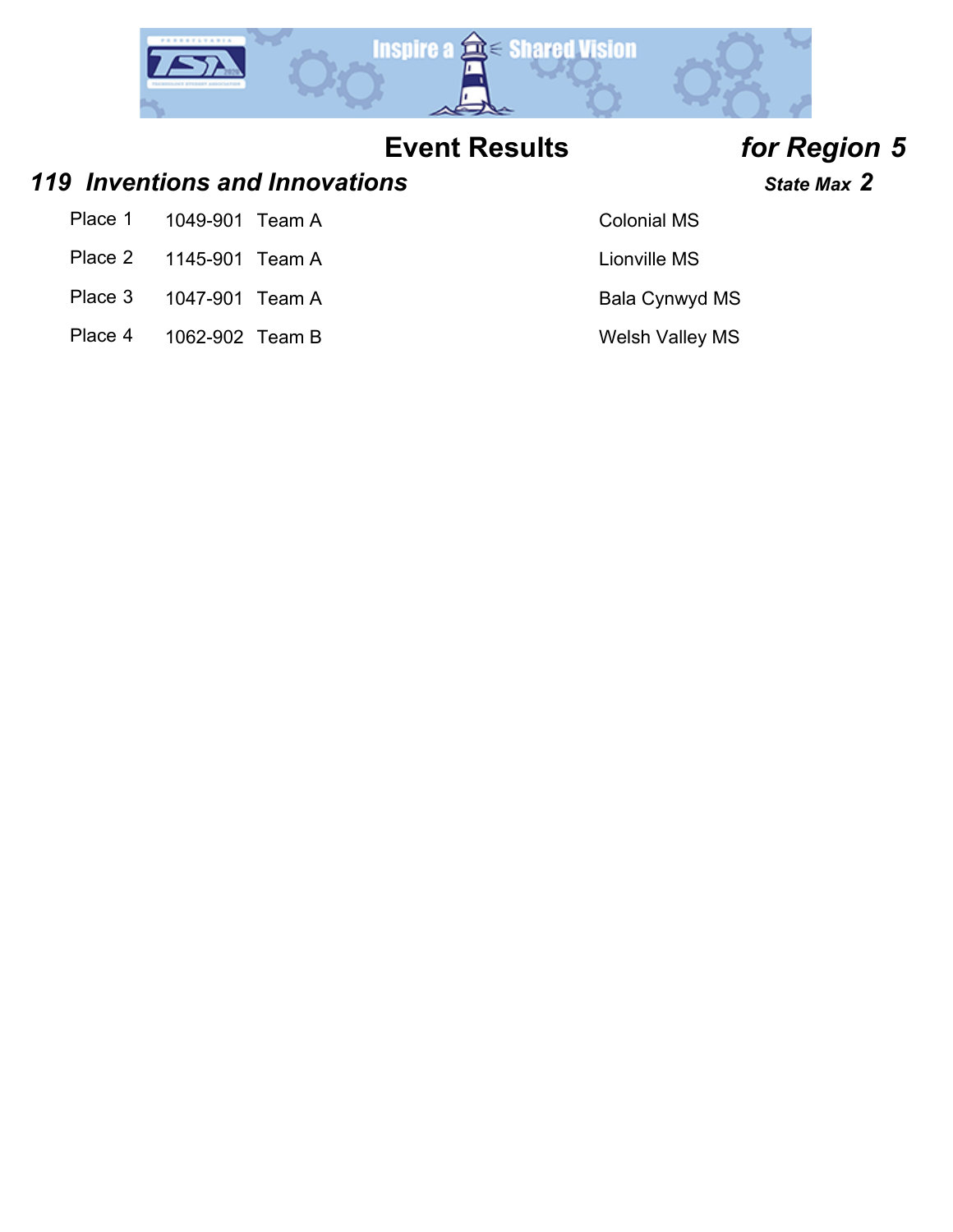

### *121 Leadership Strategies State Max Q*

- Place 1 1049-901 Team A Colonial MS
- Place 2 1047-901 Team A Bala Cynwyd MS
- Place 3 1062-901 Team A Welsh Valley MS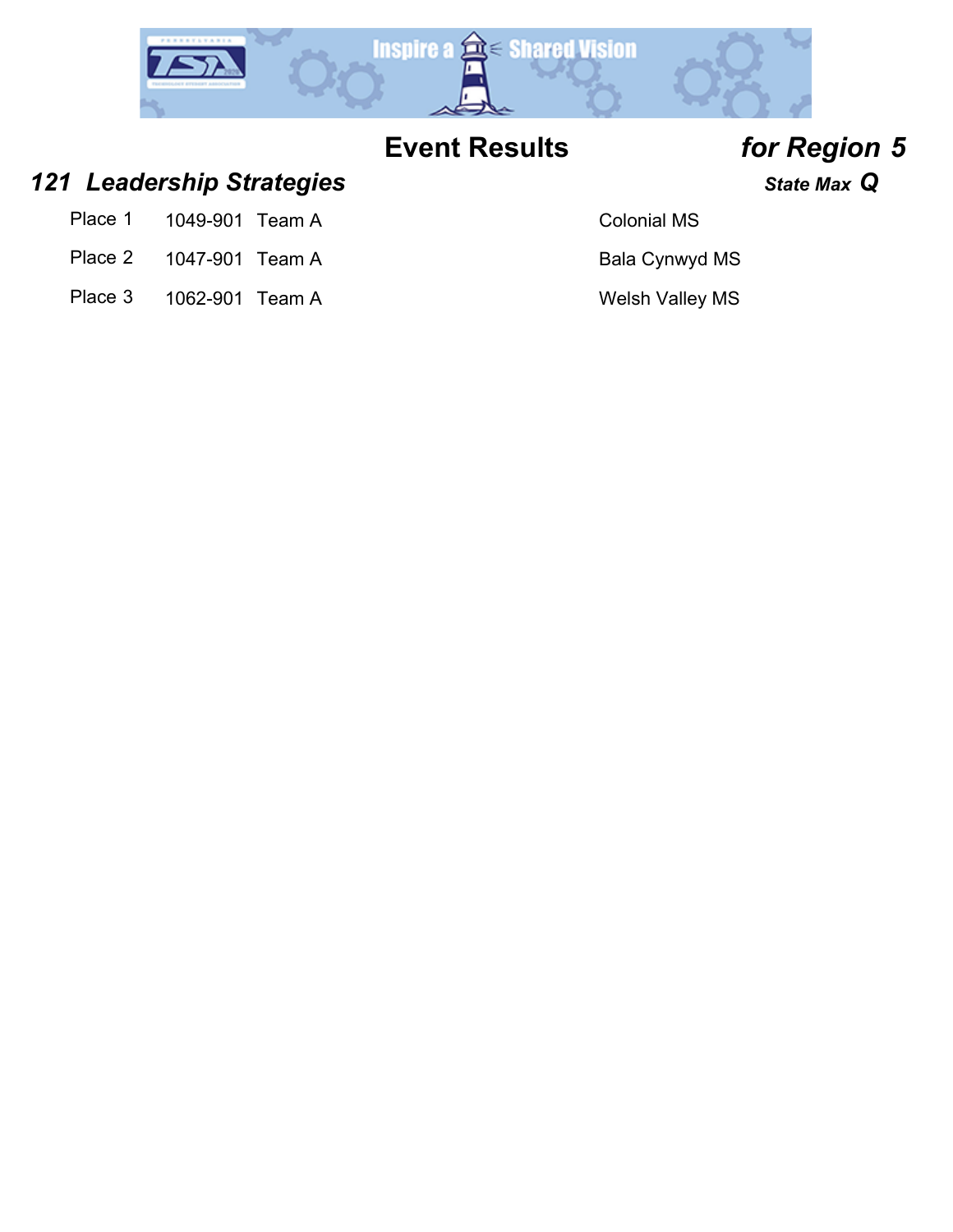

### *122 Mass Production State Max 1*

- Place 1 1062-902 Team B Welsh Valley MS
- Place 2 1047-901 Team A Bala Cynwyd MS
- Place 3 1062-901 Team A Welsh Valley MS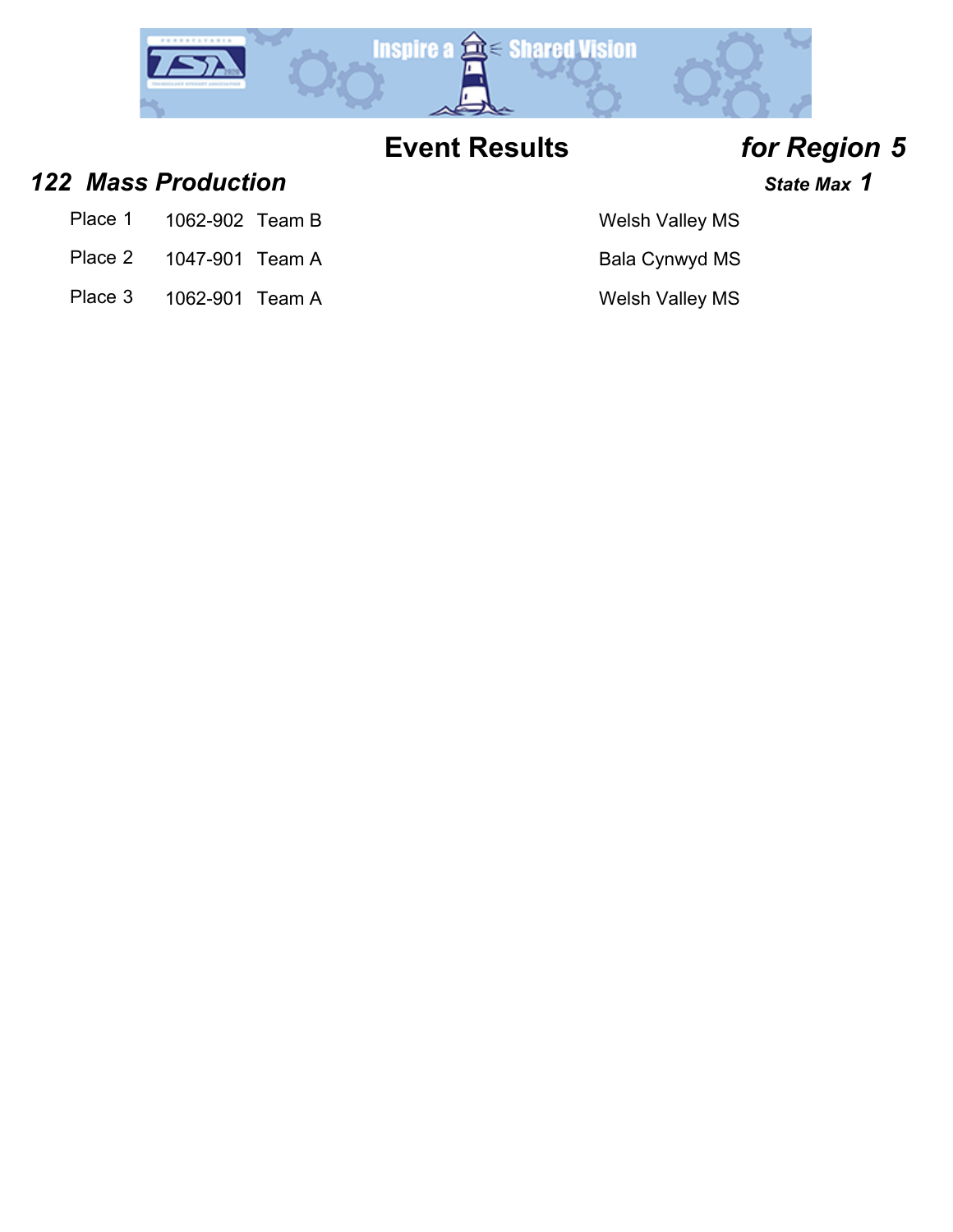

## *124 Medical Technology State Max 2*

- Place 1 1062-902 Team B Welsh Valley MS
- Place 2 1062-901 Team A Welsh Valley MS
- Place 3 1049-901 Team A Colonial MS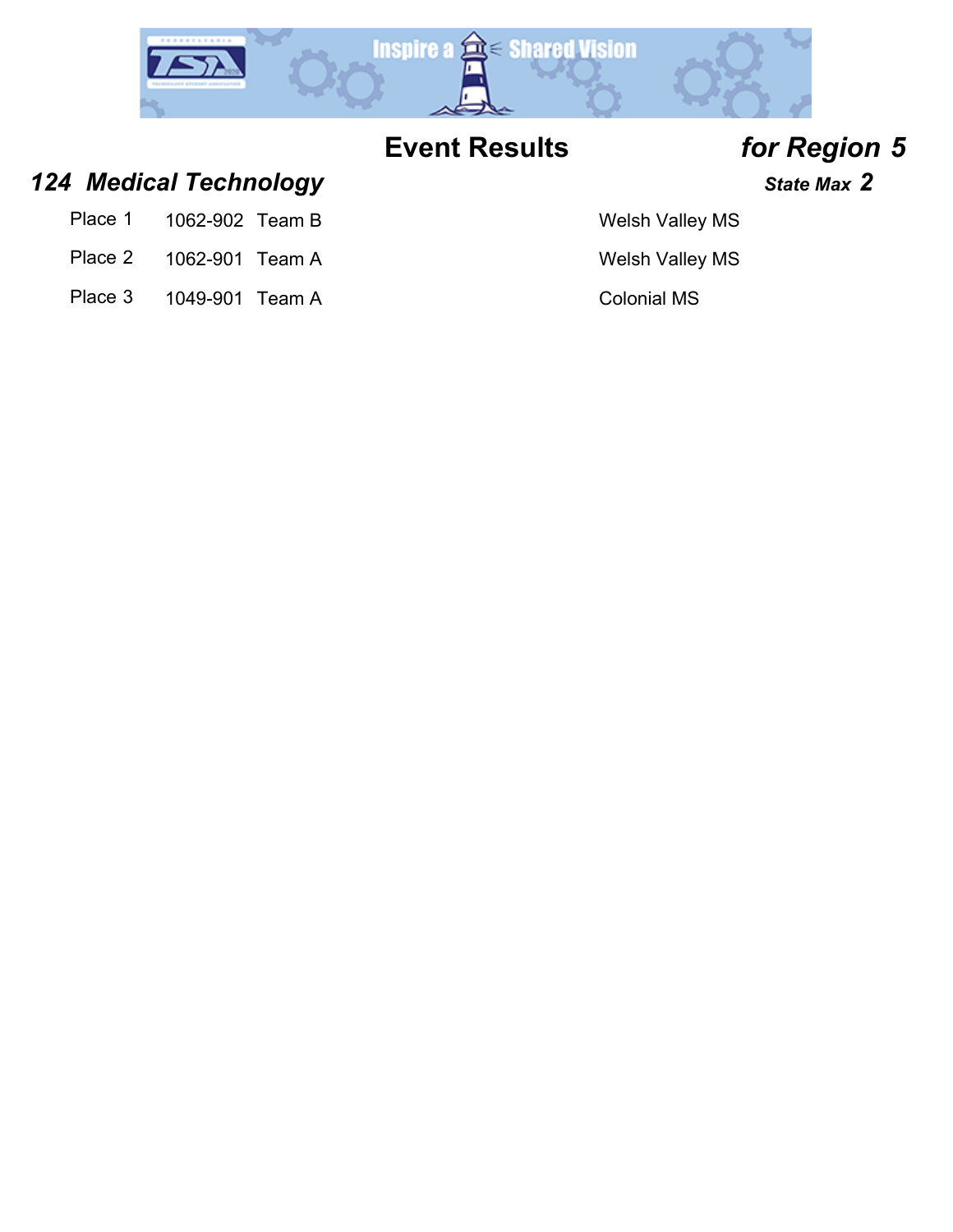

**126 Off the Grid 126 Off the Grid** *n***<sub>1</sub>**  $\frac{1}{2}$  **<b>***State Max* **1** 

- Place 1 1145-901 Team A Lionville MS
- Place 2 1062-901 Team A Welsh Valley MS
- Place 3 1049-901 Team A Colonial MS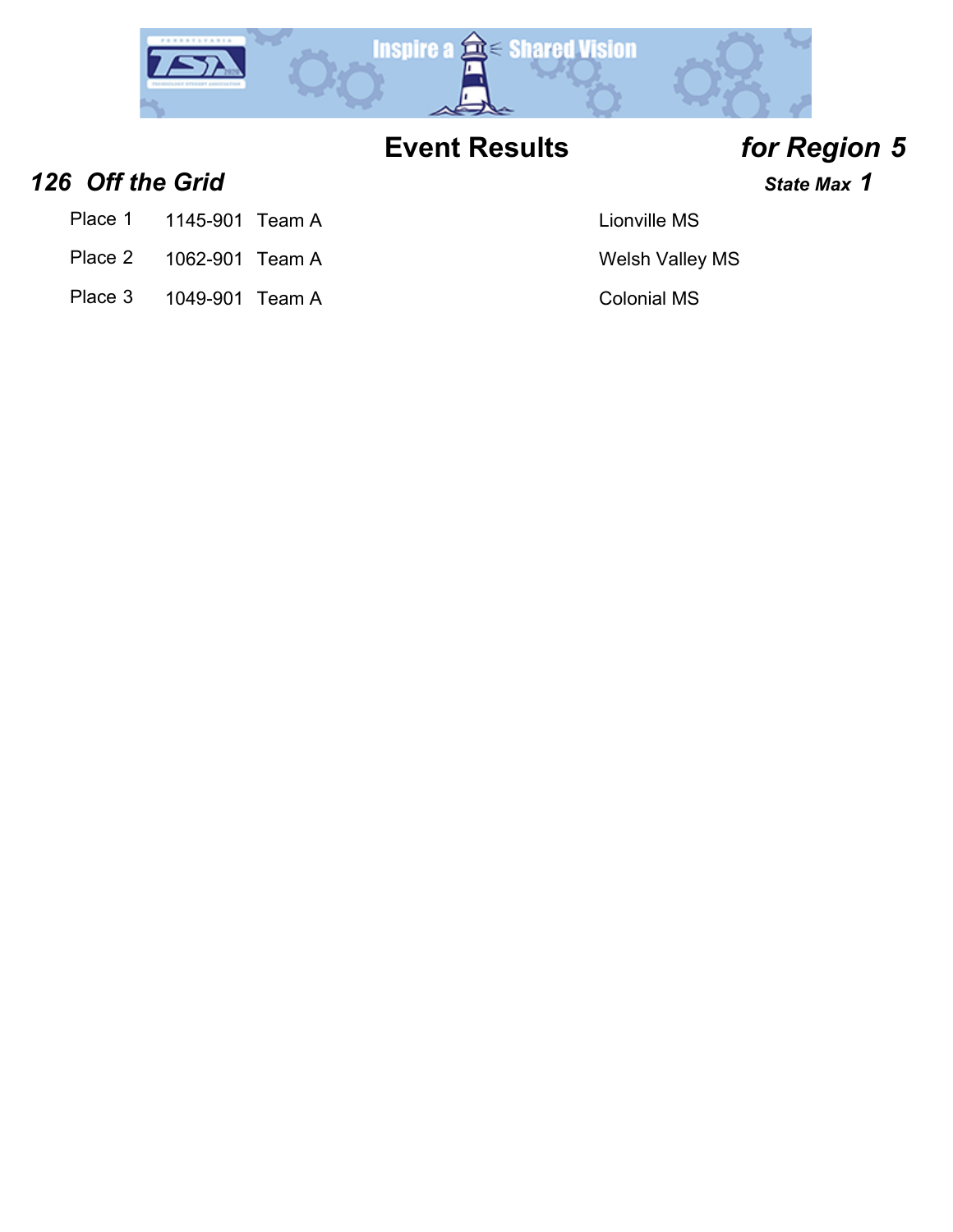

## *127 Prepared Speech State Max Q*

| Place 1<br>1145-012 Kallam |  |
|----------------------------|--|
|----------------------------|--|

Place 2 1145-029 Balike Praneil Christian Lionville MS

Place 3 1028-009 Wilson Margaretta Strayer MS

Anvita 11145-112 Lionville MS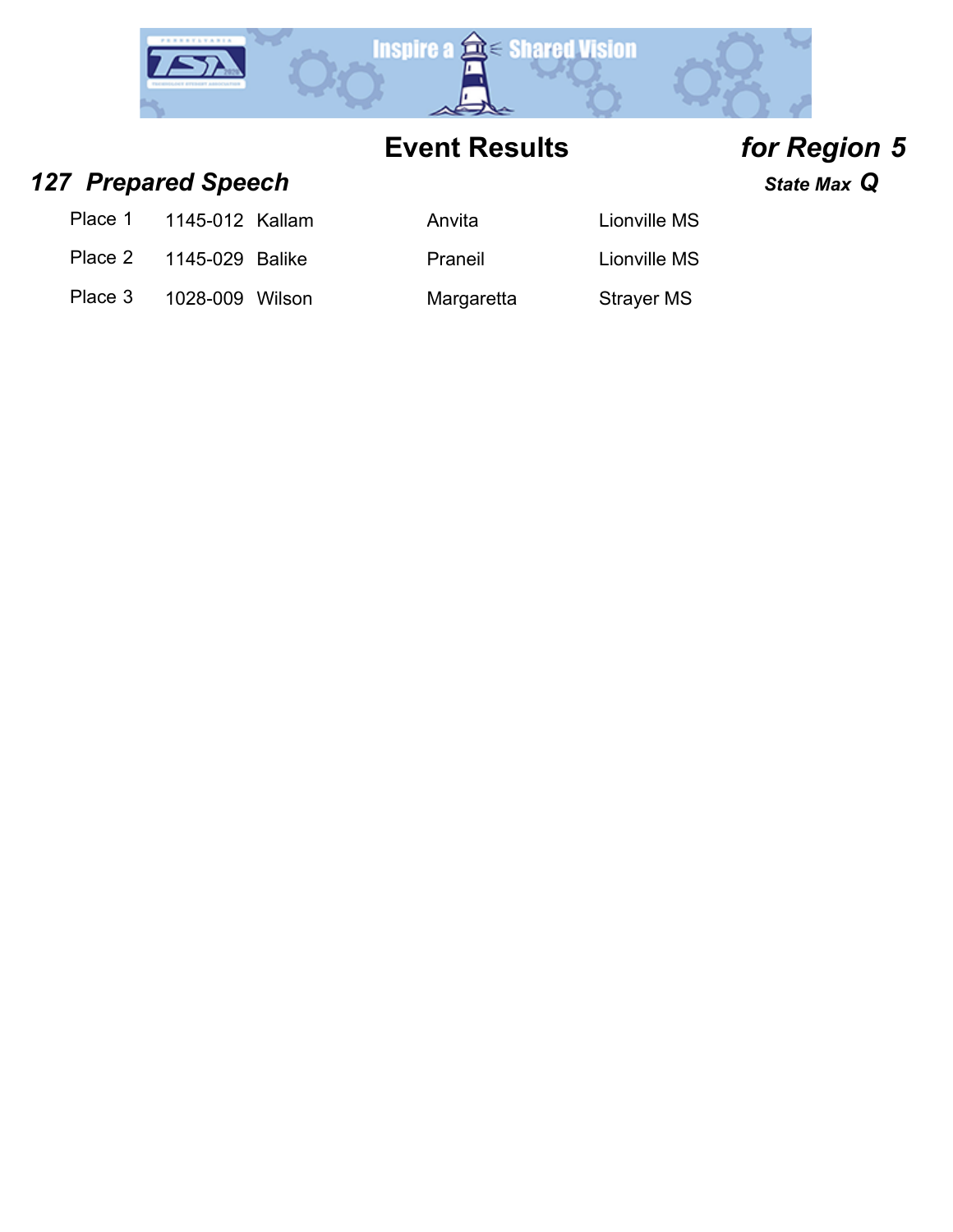

*129 Promotional Marketing State Max 1*

Place 1 1145-026 Thomas Samuel Lionville MS

Place 2 1047-007 Chaudhuri Sarthak Bala Cynwyd MS

Place 3 1020-004 Vallas Ricky Ricky Quakertown 6th Grade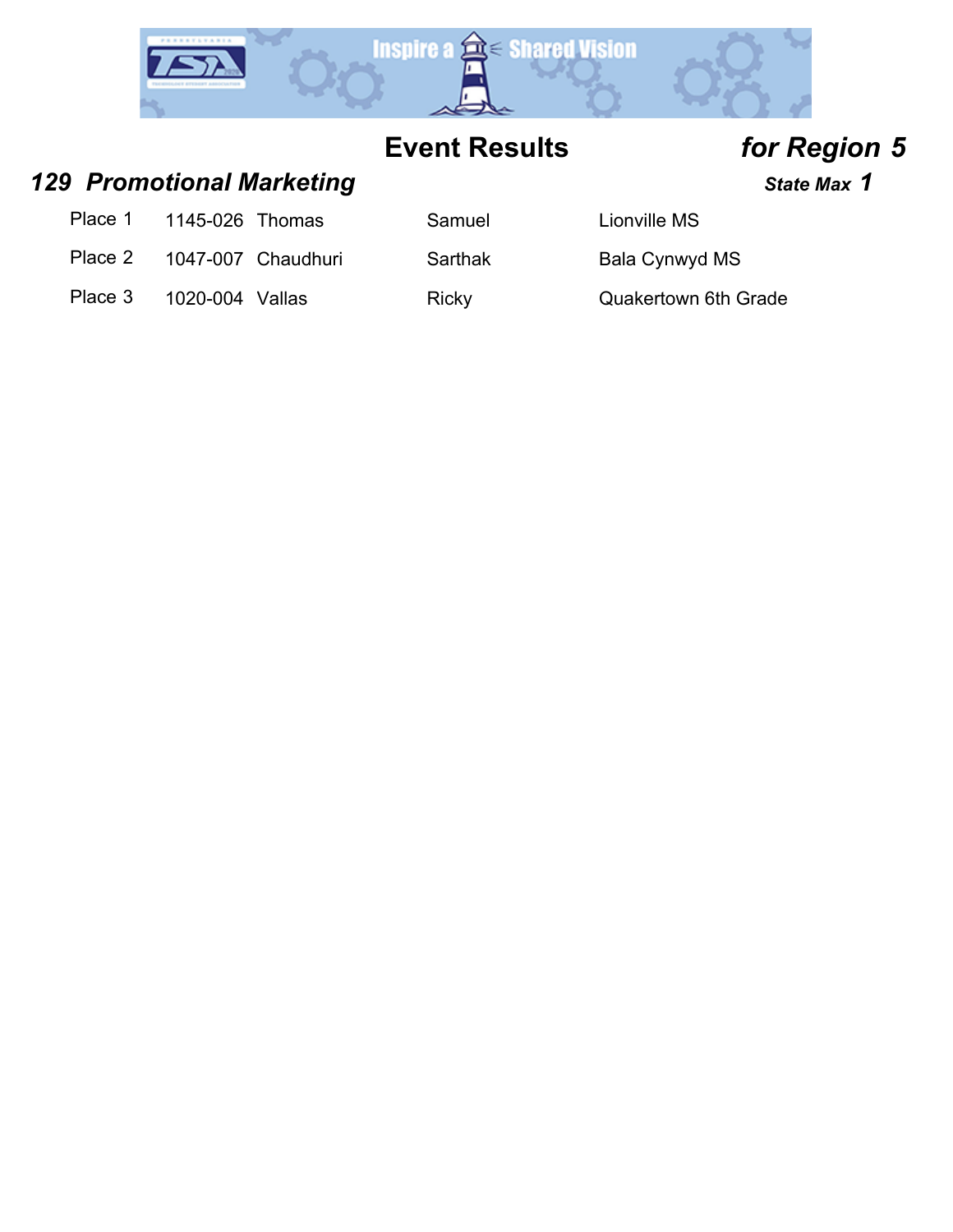

*135 Video Game Design State Max 1*

- Place 1 1145-902 Team B Lionville MS
- Place 2 1062-902 Team B Welsh Valley MS
- Place 3 1145-901 Team A Lionville MS
- Place 4 1047-902 Team B Bala Cynwyd MS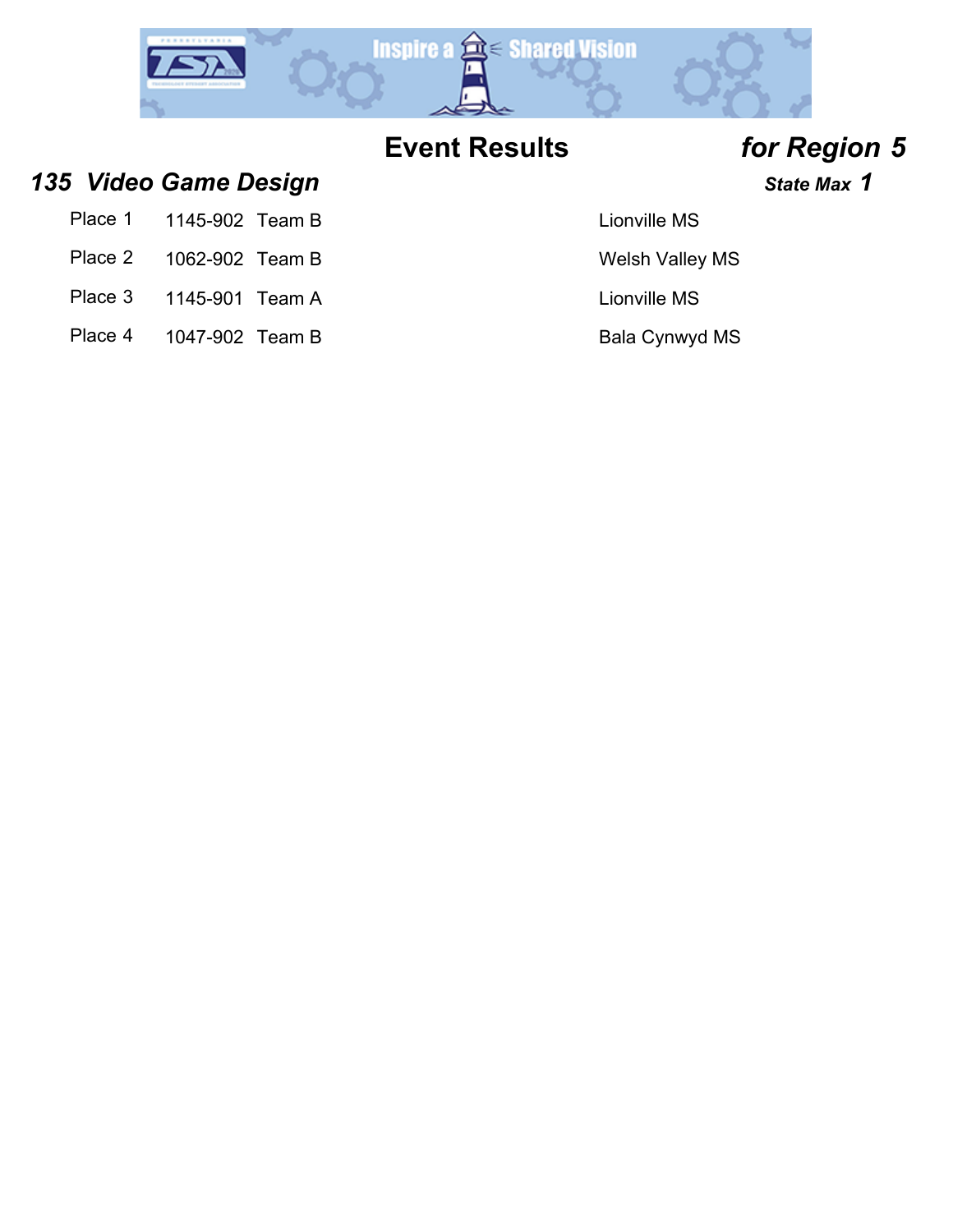

*136 Website Design State Max 1*

- Place 1 1062-901 Team A Welsh Valley MS
- Place 2 1145-901 Team A Lionville MS
- Place 3 1047-901 Team A Bala Cynwyd MS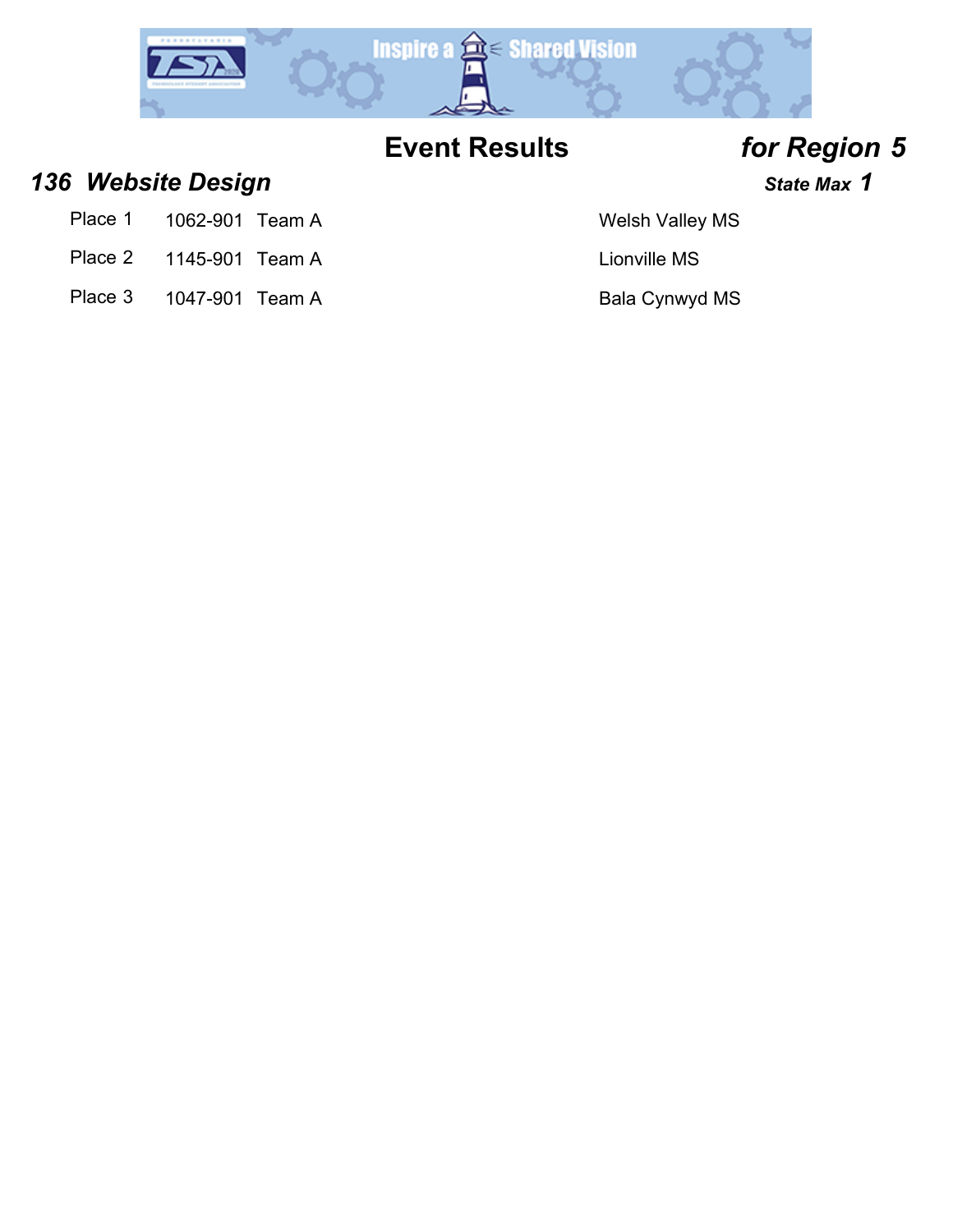

### *158 PA - Snapshot State Max 4*

Place 1 1047-019 Sultanik Remy Bala Cynwyd MS

Place 2 1047-006 Berger Evan Evan Bala Cynwyd MS

Place 3 1062-013 Ferenchick Sam Welsh Valley MS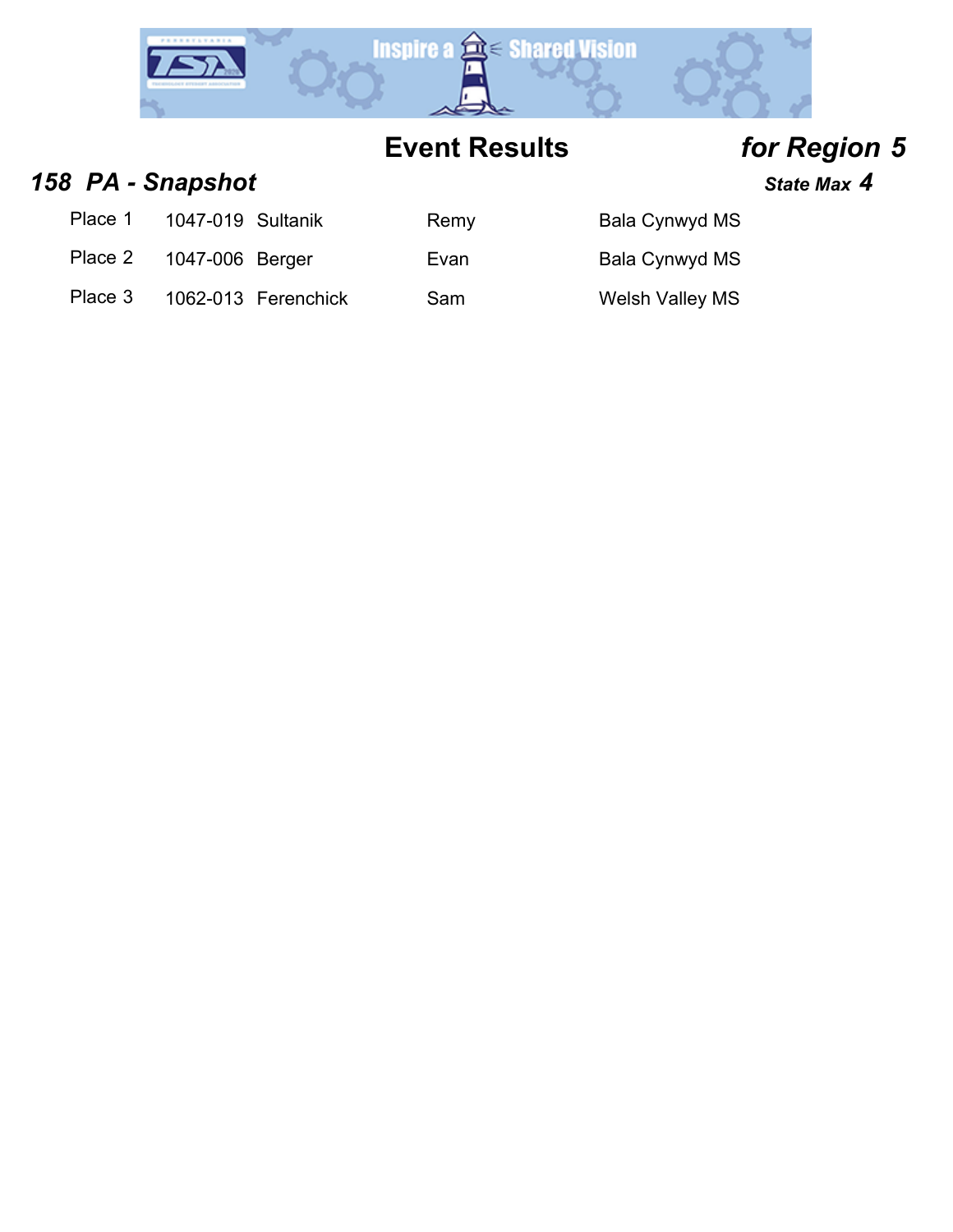

### *171 Chapter Team - Written State Max 0*

Place 1 1062-024 Reisner William Welsh Valley MS Place 2 1049-007 Laverty **Jack** Jack Colonial MS

Place 4 1047-015 Pearsall **Quinten** Bala Cynwyd MS

Place 4 1062-028 Stonberg Sylvie Welsh Valley MS

Place 6 1062-007 Carrasco Andrew Welsh Valley MS

Place 6 1049-013 Upadhya Sachita Colonial MS

Place 3 1049-005 Dougherty Colum Colonial MS

Place 6 1062-022 Miller Sarah Sarah Welsh Valley MS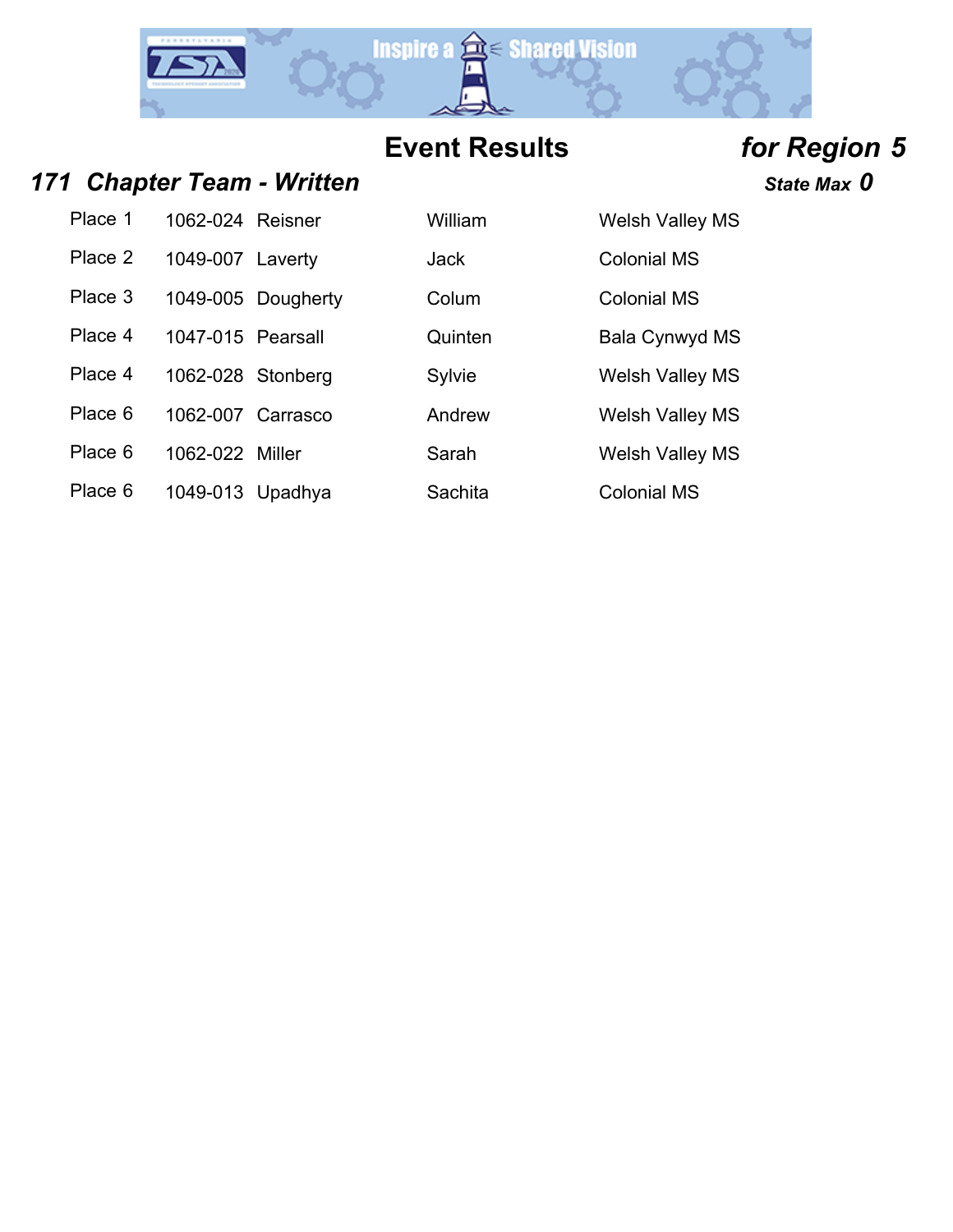

### *172 Tech Bowl - Written State Max 0*

| Place 1  | 1047-009 Dresnin  |                    | ElL.      | Bala Cynwy          |
|----------|-------------------|--------------------|-----------|---------------------|
| Place 1  | 1047-022 Yu       |                    | Andrew    | Bala Cynwy          |
| Place 3  | 1062-007 Carrasco |                    | Andrew    | <b>Welsh Valle</b>  |
| Place 3  | 1062-024 Reisner  |                    | William   | <b>Welsh Valle</b>  |
| Place 5  | 1062-030 Toikka   |                    | Leevi     | <b>Welsh Valle</b>  |
| Place 5  | 1145-022 Reddy    |                    | Sahil     | <b>Lionville MS</b> |
| Place 7  | 1145-018 Patel    |                    | Sonya     | <b>Lionville MS</b> |
| Place 8  |                   | 1145-014 Kotireddy | Srivishnu | <b>Lionville MS</b> |
| Place 8  |                   | 1145-025 Suchindra | Ronak     | <b>Lionville MS</b> |
| Place 10 |                   | 1145-002 Bhowmik   | Mihika    | <b>Lionville MS</b> |
| Place 10 | 1049-013 Upadhya  |                    | Sachita   | <b>Colonial MS</b>  |
| Place 10 | 1047-006 Berger   |                    | Fvan      | Bala Cynwy          |

| Place 1  | 1047-009 Dresnin  |                    | Eli       | Bala Cynwyd MS         |
|----------|-------------------|--------------------|-----------|------------------------|
| Place 1  | 1047-022 Yu       |                    | Andrew    | Bala Cynwyd MS         |
| Place 3  | 1062-007 Carrasco |                    | Andrew    | <b>Welsh Valley MS</b> |
| Place 3  | 1062-024 Reisner  |                    | William   | <b>Welsh Valley MS</b> |
| Place 5  | 1062-030 Toikka   |                    | Leevi     | <b>Welsh Valley MS</b> |
| Place 5  | 1145-022 Reddy    |                    | Sahil     | Lionville MS           |
| Place 7  | 1145-018 Patel    |                    | Sonya     | Lionville MS           |
| Place 8  |                   | 1145-014 Kotireddy | Srivishnu | Lionville MS           |
| Place 8  |                   | 1145-025 Suchindra | Ronak     | Lionville MS           |
| Place 10 | 1145-002 Bhowmik  |                    | Mihika    | Lionville MS           |
| Place 10 | 1049-013 Upadhya  |                    | Sachita   | <b>Colonial MS</b>     |
| Place 10 | 1047-006 Berger   |                    | Evan      | <b>Bala Cynwyd MS</b>  |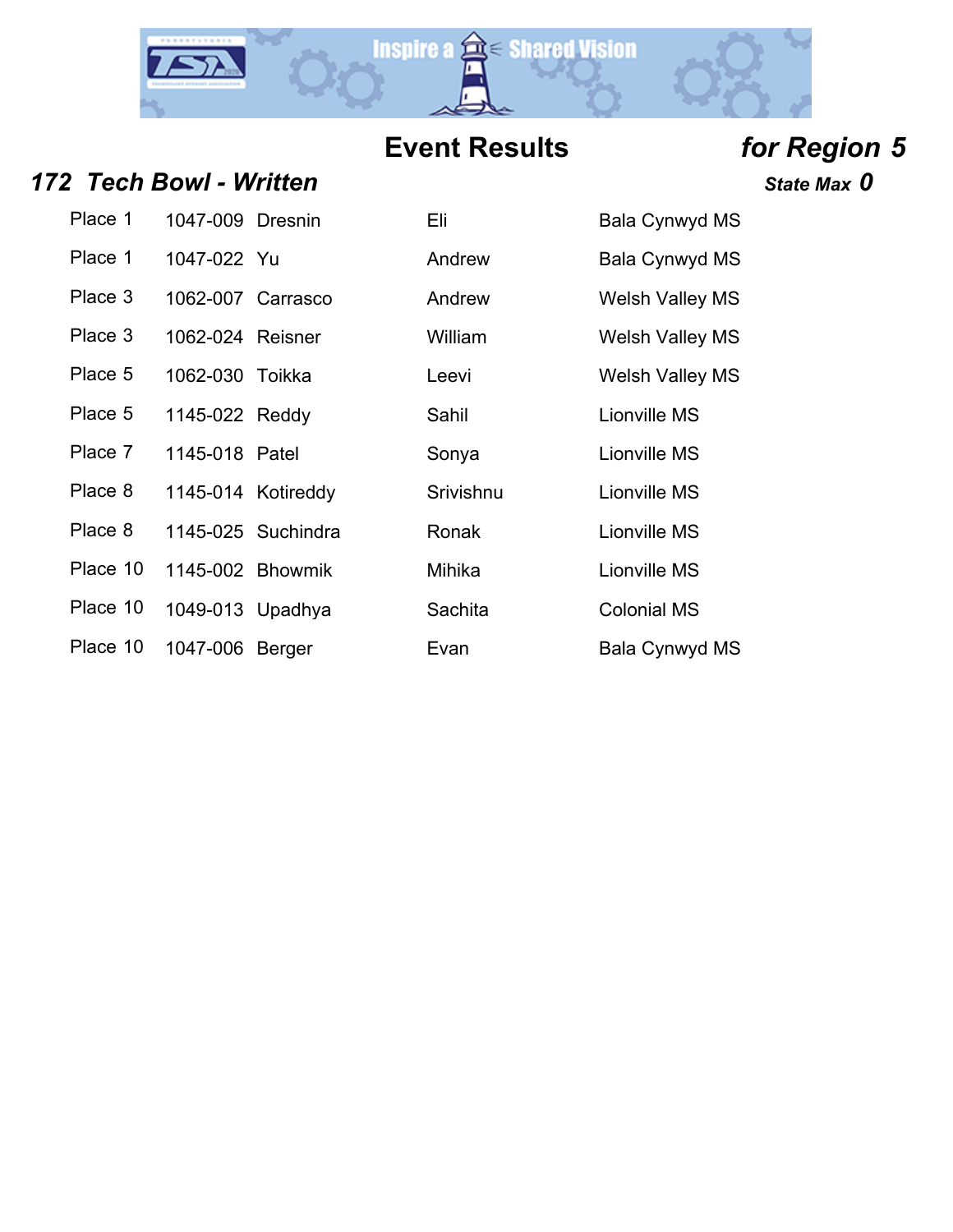

## *202 Architectural Design State Max Q*

- Place 1 2152-901 Team A Downingtown STEM
- Place 2 2061-902 Team B Lower Merion HS
- Place 3 2152-903 Team C Downingtown STEM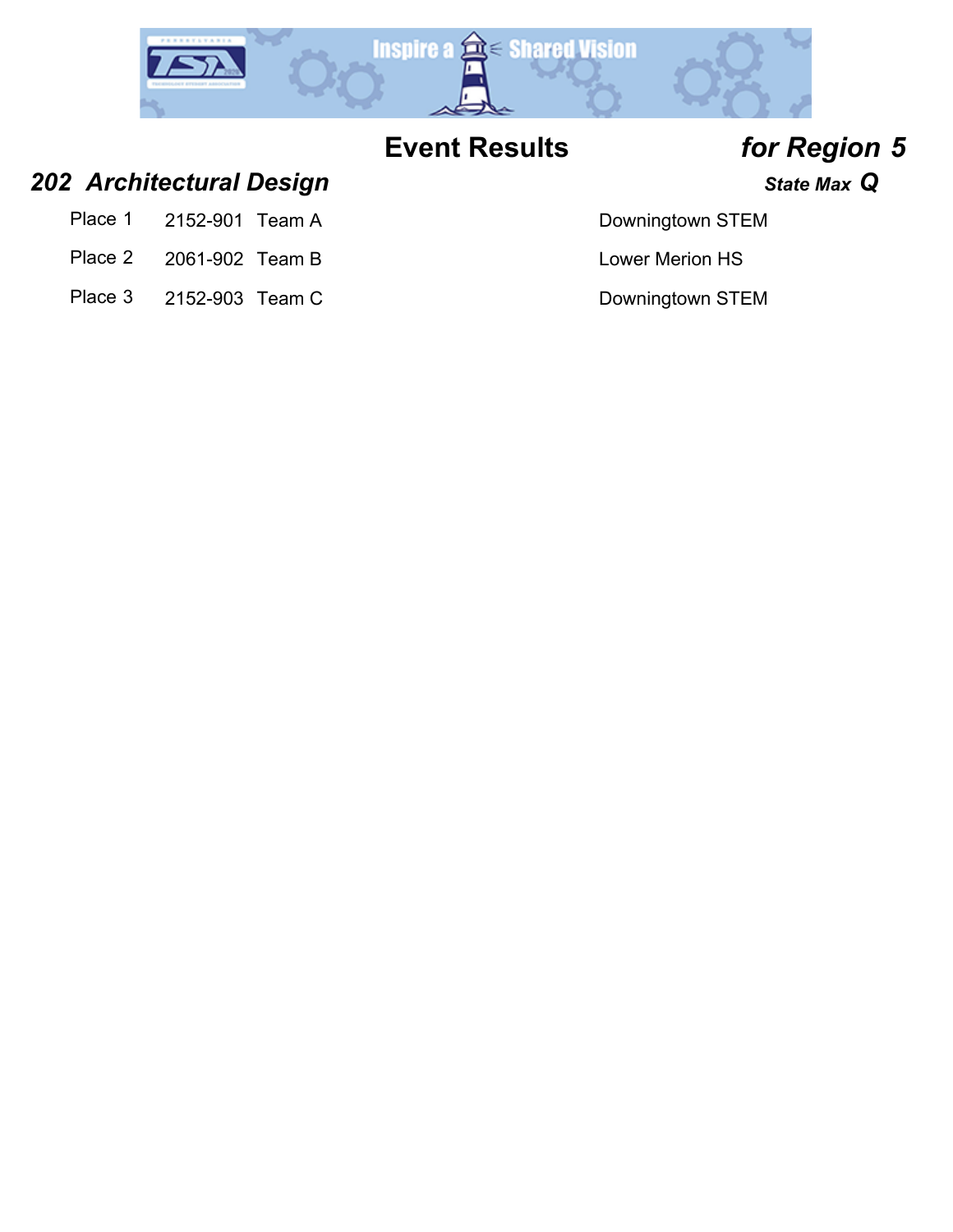

### *203 Biotechnology Design State Max 1*

| Place 1 | 2061-901 Team A |  |
|---------|-----------------|--|
|         |                 |  |

- Place 2 2061-902 Team B Lower Merion HS
- Place 3 2208-902 Team B Downingtown East HS
- Place 4 2152-903 Team C Downingtown STEM
- Place 5 2194-903 Team C Place 5 2194-903 Team C
- Place 6 2152-901 Team A Downingtown STEM
- Place 7 2084-901 Team A Plymouth Whitemarsh HS
- Place 8 2084-903 Team C Plymouth Whitemarsh HS
- Place 9 2152-902 Team B Downingtown STEM
- Place 10 2084-902 Team B Place 10 Plymouth Whitemarsh HS
- Place 11 2194-901 Team A Place 11 Phoenixville Area HS

**Lower Merion HS**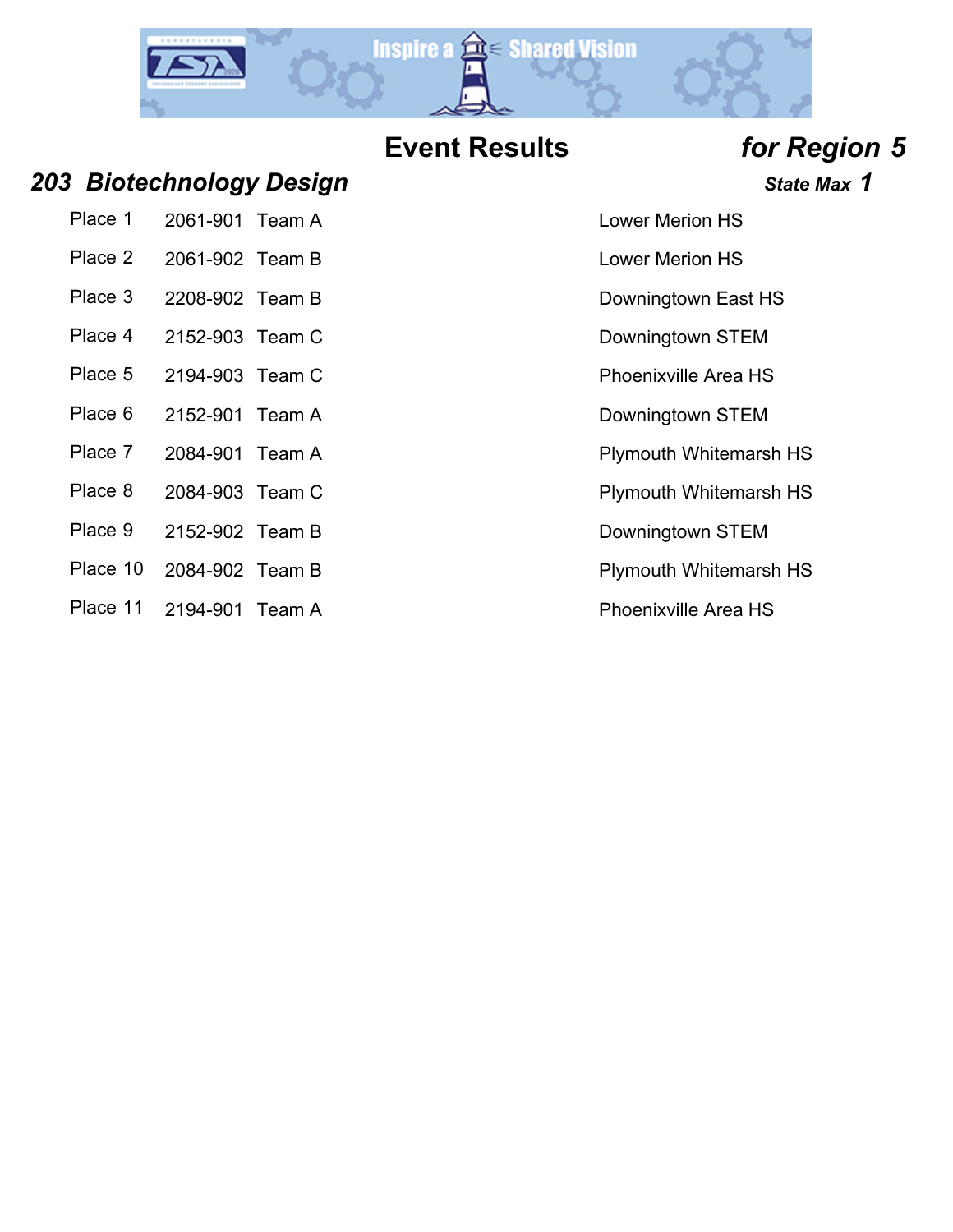

Plymouth Whitemarsh HS

The Shipley School

### *204 Board Game Design State Max 1*

| Place 1 2084-902 Team B |  |
|-------------------------|--|
| Place 2 2119-901 Team A |  |
|                         |  |

- Place 3 2061-901 Team A Lower Merion HS
- Place 4 2208-901 Team A Downingtown East HS
- Place 5 2039-901 Team A Contract Contract Contract Contract Contract Contract Contract Contract Contract Contract Contract Contract Contract Contract Contract Contract Contract Contract Contract Contract Contract Contract
- Place 6 2152-902 Team B Downingtown STEM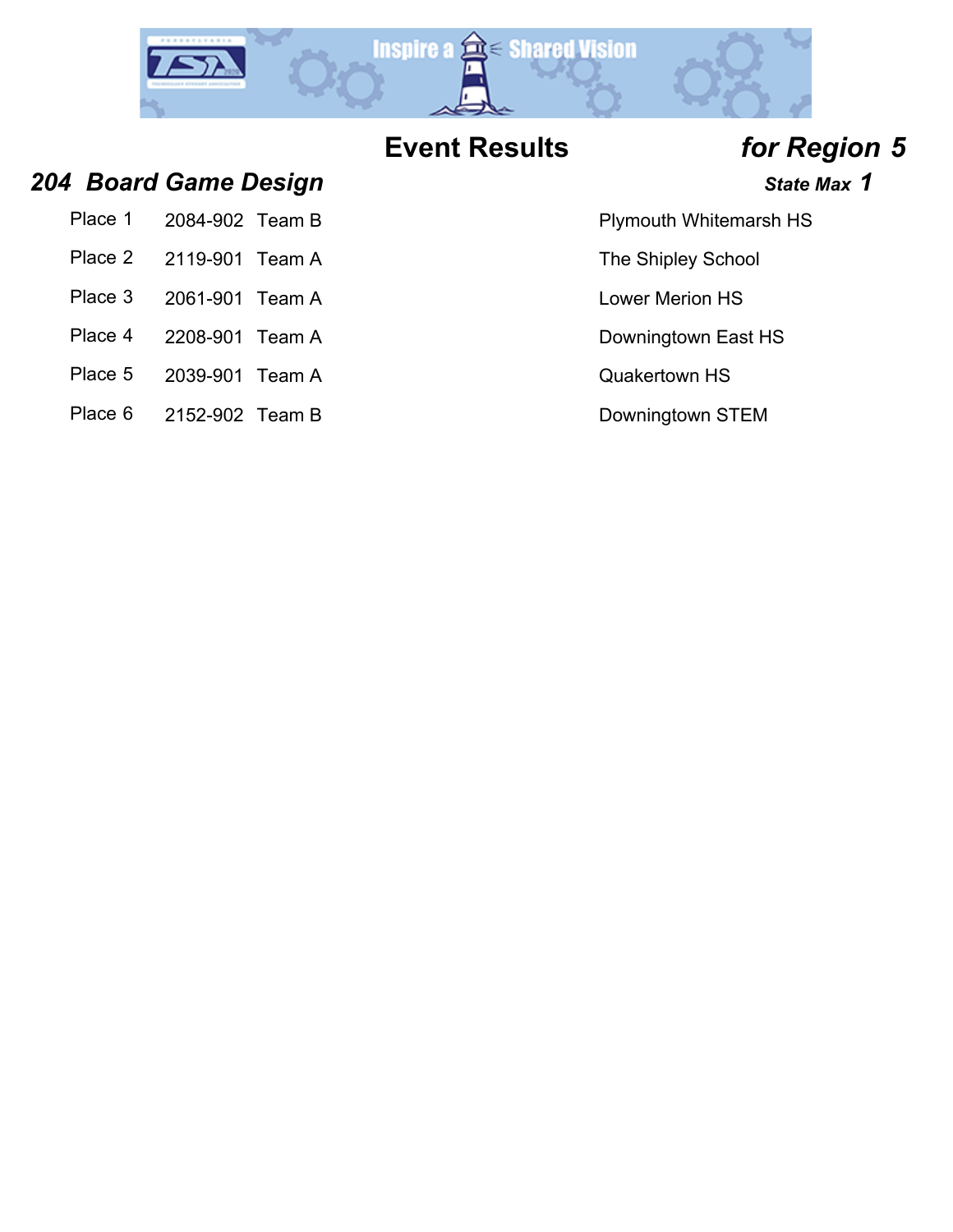

### **205 CAD Architecture State Max** 3

| Place 1 | 2208-047 Savalia | Darsh          | Downingtown East HS           |
|---------|------------------|----------------|-------------------------------|
| Place 2 | 2061-008 Gao     | <b>Phillip</b> | <b>Lower Merion HS</b>        |
| Place 3 | 2084-009 Clark   | George         | <b>Plymouth Whitemarsh HS</b> |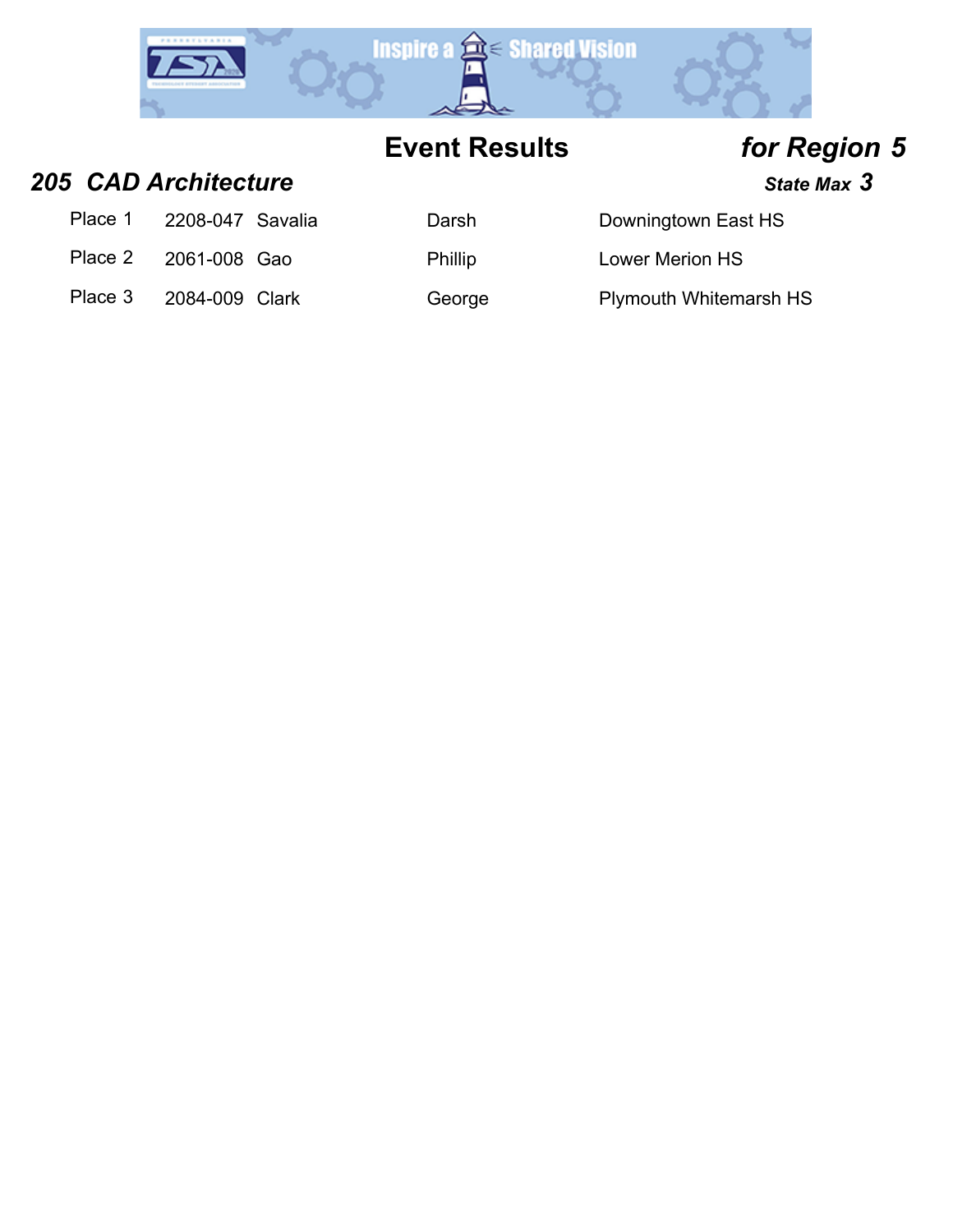

## **206 CAD Engineering State Max** 3

Place 1 2084-032 Wood Joseph Plymouth Whitemarsh HS

Place 2 2152-015 Dharmaraj Kevin Charmaraj Kevin Downingtown STEM

Place 3 2061-019 Eichen Matthew Lower Merion HS

Place 4 2082-030 McGrane-Moffitt Nolan Harriton HS

Place 5 2152-028 Johnson Max Downingtown STEM

Place 6 2039-015 Witte **Jonathan** Quakertown HS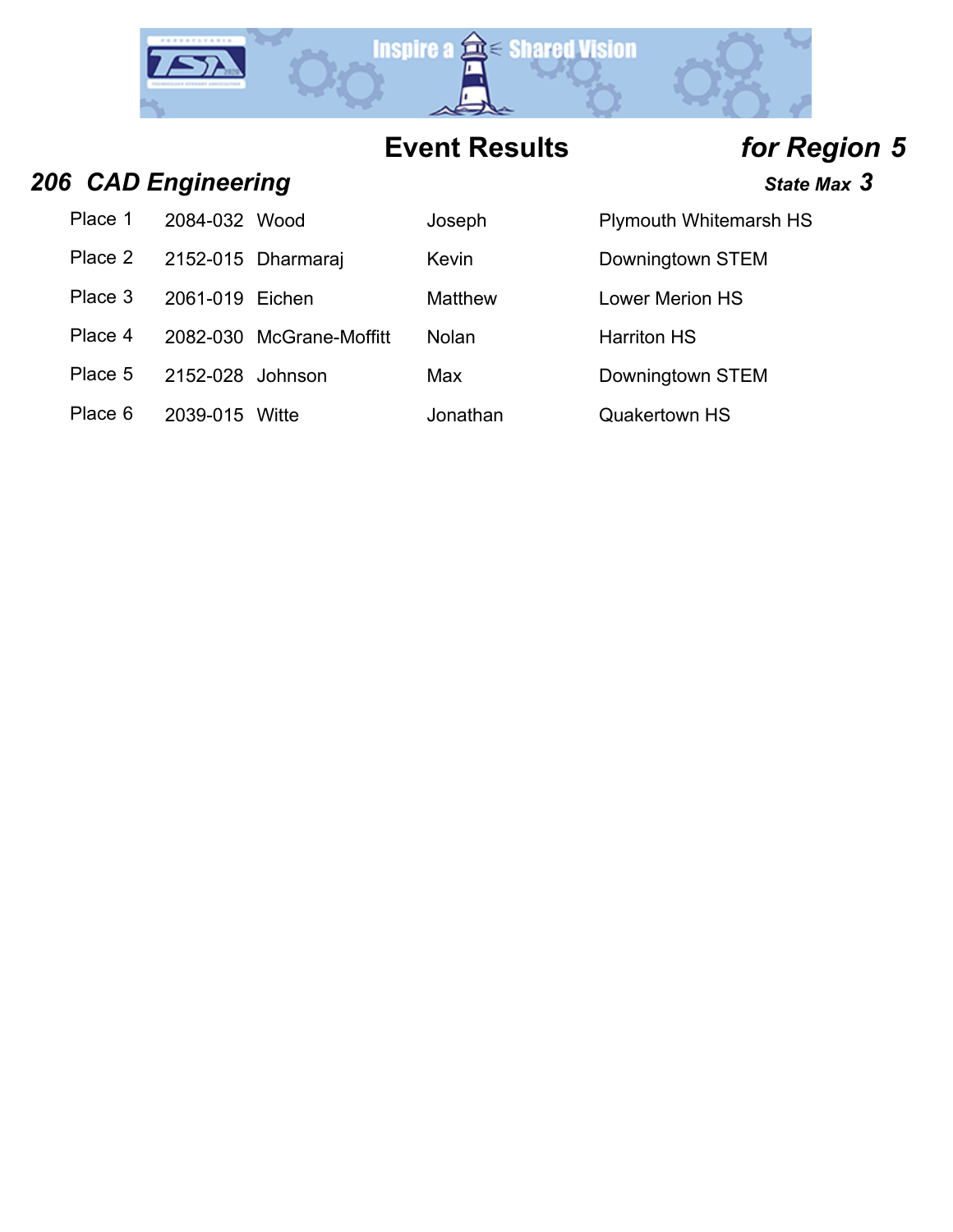

### *208 Children's Stories State Max 1*

- Place 2 2208-901 Team A Downingtown East HS
- 
- 
- 
- Place 5 2152-902 Team B Downingtown STEM
- Place 6 2082-902 Team B Harriton HS

### **Lower Merion HS**

- 
- Place 3 2084-901 Team A Plymouth Whitemarsh HS
- Place 4 2196-902 Team B The Baldwin School HS
	-
	-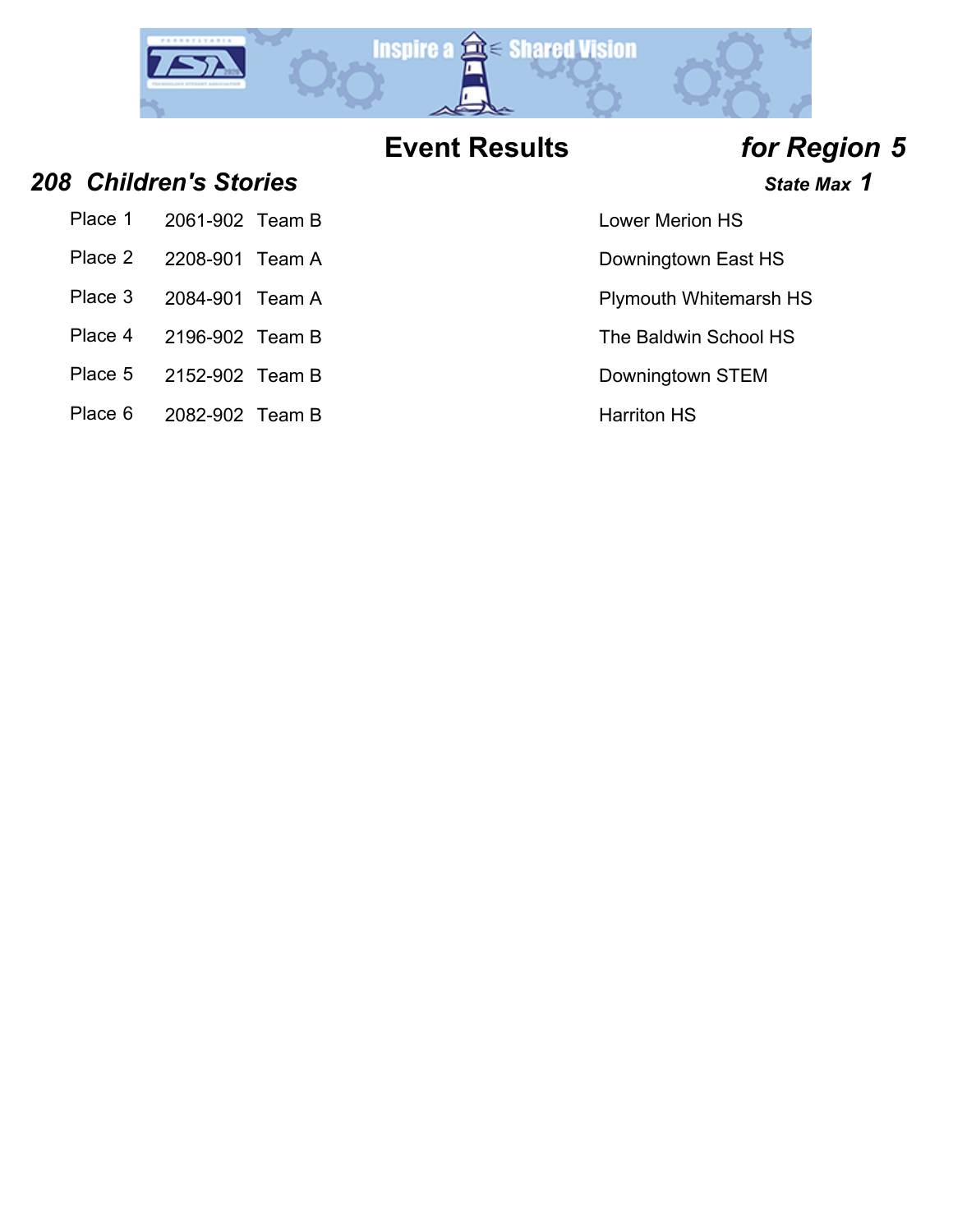

- 
- 
- 
- Place 4 2061-901 Team A Lower Merion HS
	-
	-

## **209 Coding Coding** *CODING CODING CODING* **<b>***State Max 1*

- Place 1 2084-901 Team A Plymouth Whitemarsh HS
- Place 2 2208-902 Team B Downingtown East HS
- Place 3 2061-902 Team B Lower Merion HS
- 
- 
- Place 5 2152-902 Team B Downingtown STEM
- Place 6 2082-901 Team A Harriton HS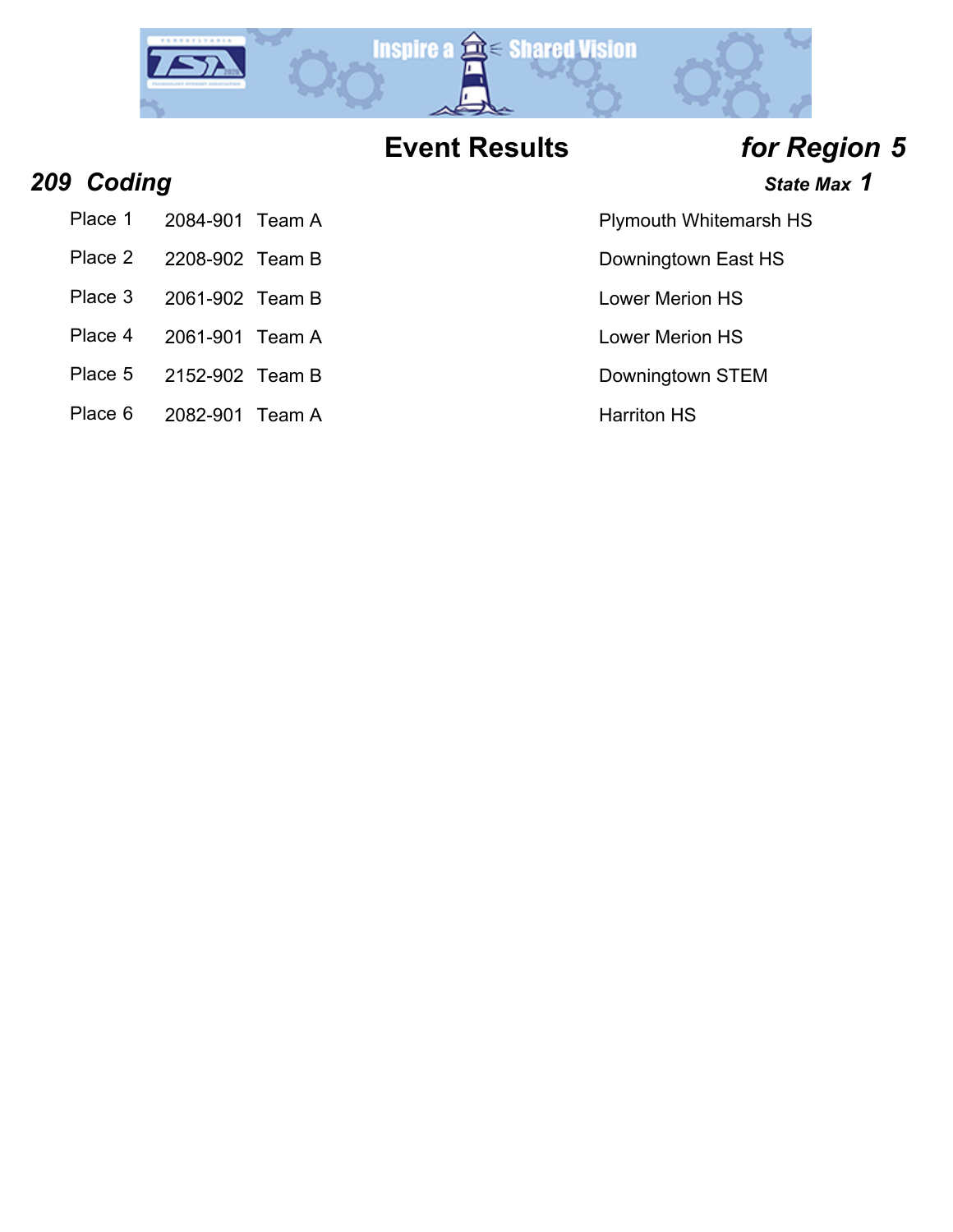

### **212 Data Science and Analytics State Max 0** State Max 0

- Place 1 2208-901 Team A Downingtown East HS
- Place 2 2061-901 Team A Lower Merion HS
- Place 3 2061-902 Team B Lower Merion HS
- Place 4 2152-902 Team B Downingtown STEM

- 
- 
-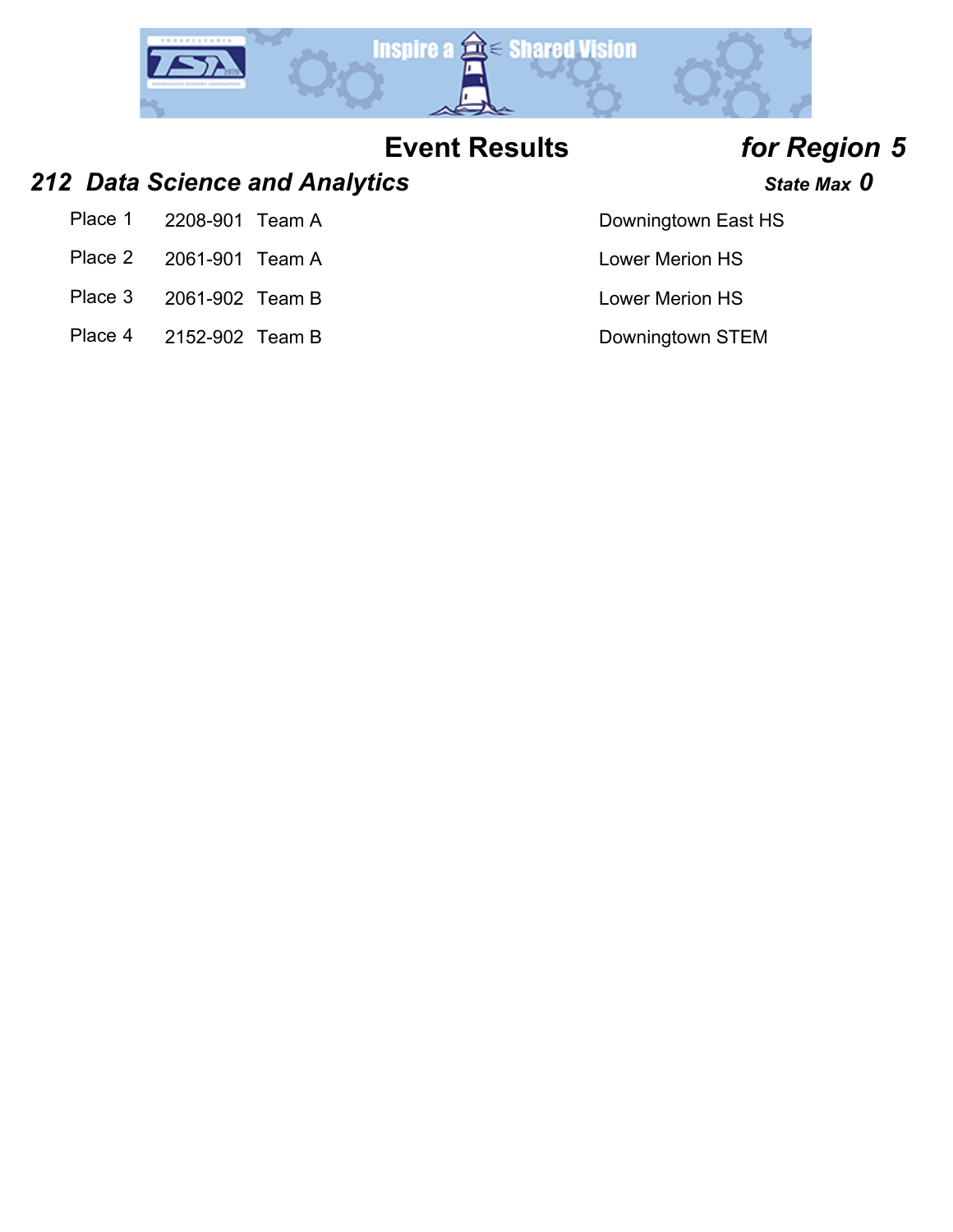

### *214 Digital Video Production State Max 1*

- Place 1 2152-902 Team B Downingtown STEM
- Place 2 2061-901 Team A Lower Merion HS
- Place 3 2061-902 Team B Lower Merion HS
- Place 4 2152-901 Team A Downingtown STEM

- 
- 
-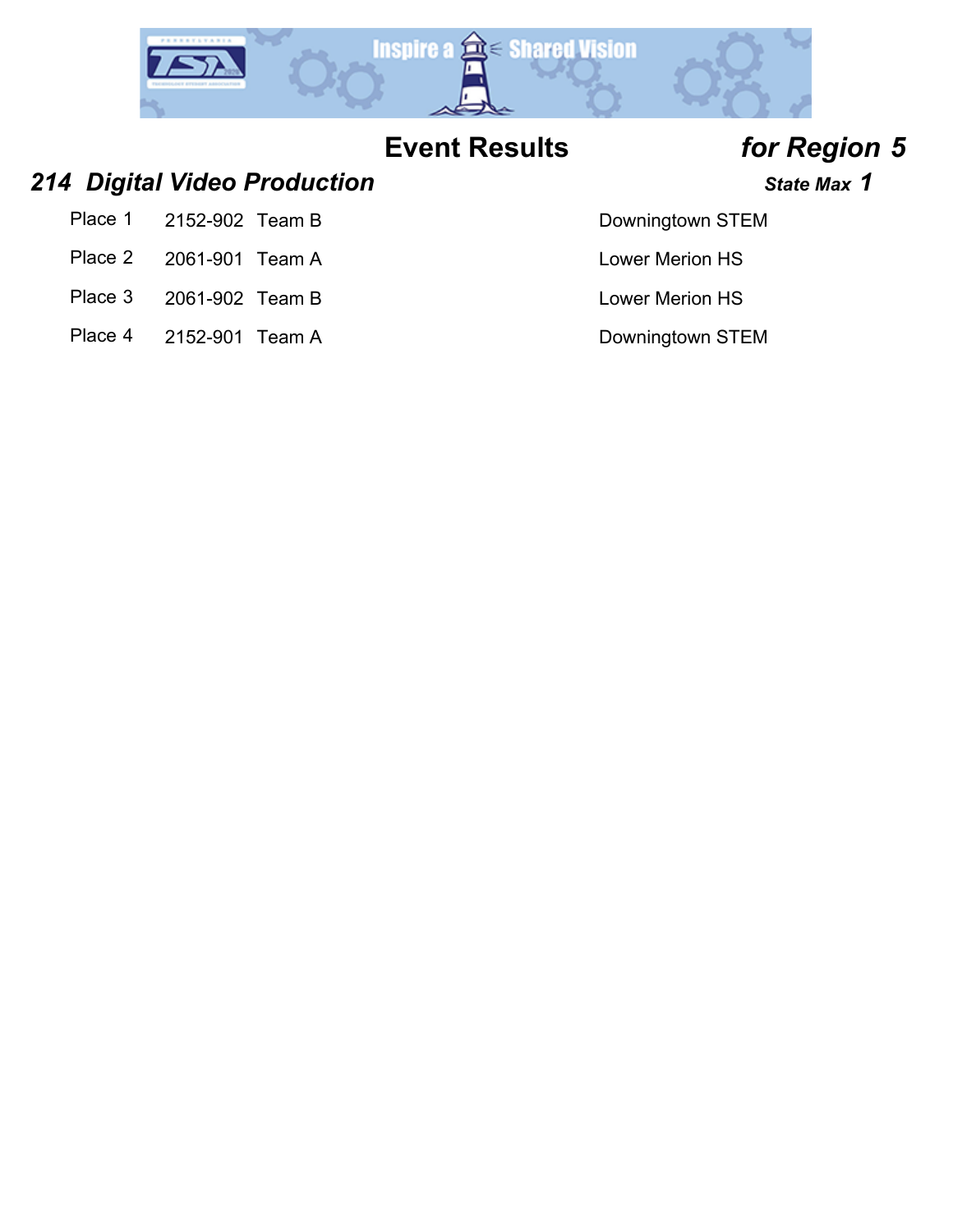

## *216 Engineering Design State Max 1*

|         | Place 1 2061-901 Team A |  |
|---------|-------------------------|--|
|         | Place 1 2082-901 Team A |  |
| Place 3 | 2208-901 Team A         |  |

- Place 4 2152-901 Team A Downingtown STEM
- Place 5 2084-902 Team B Place 5 2084-902 Team B
- Place 6 2061-902 Team B Lower Merion HS

Lower Merion HS

Harriton HS

Downingtown East HS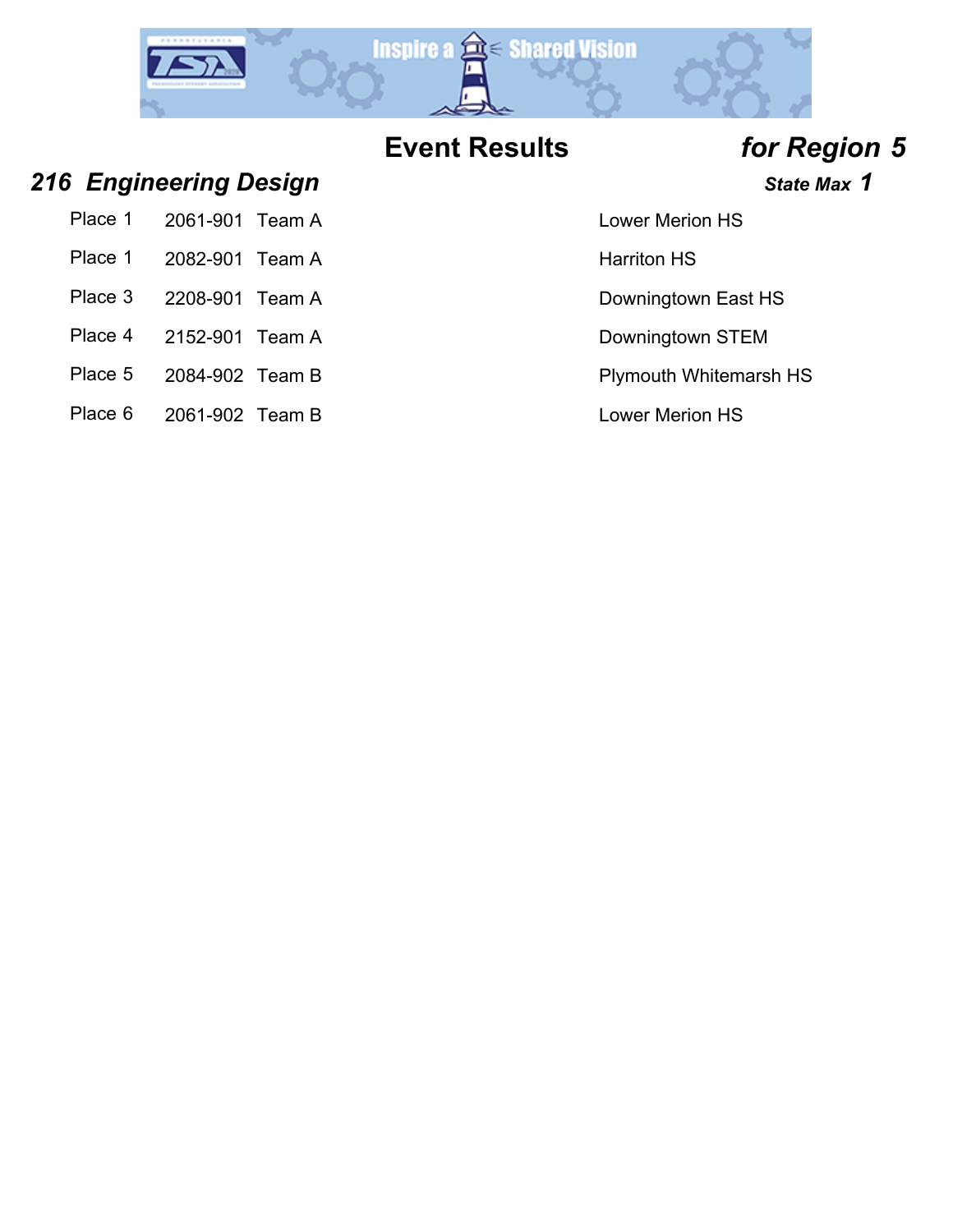

## 217 **Essays on Technology State Max 1** State Max 1

| Place 1 | 2196-005 Emami    |                    | Elina | The Baldwin School HS         |
|---------|-------------------|--------------------|-------|-------------------------------|
| Place 2 | 2084-013 Edwards  |                    | Kate  | <b>Plymouth Whitemarsh HS</b> |
| Place 3 |                   | 2082-027 Karhadkar | Aditi | <b>Harriton HS</b>            |
| Place 4 | 2039-013 Schwartz |                    | Lucas | <b>Quakertown HS</b>          |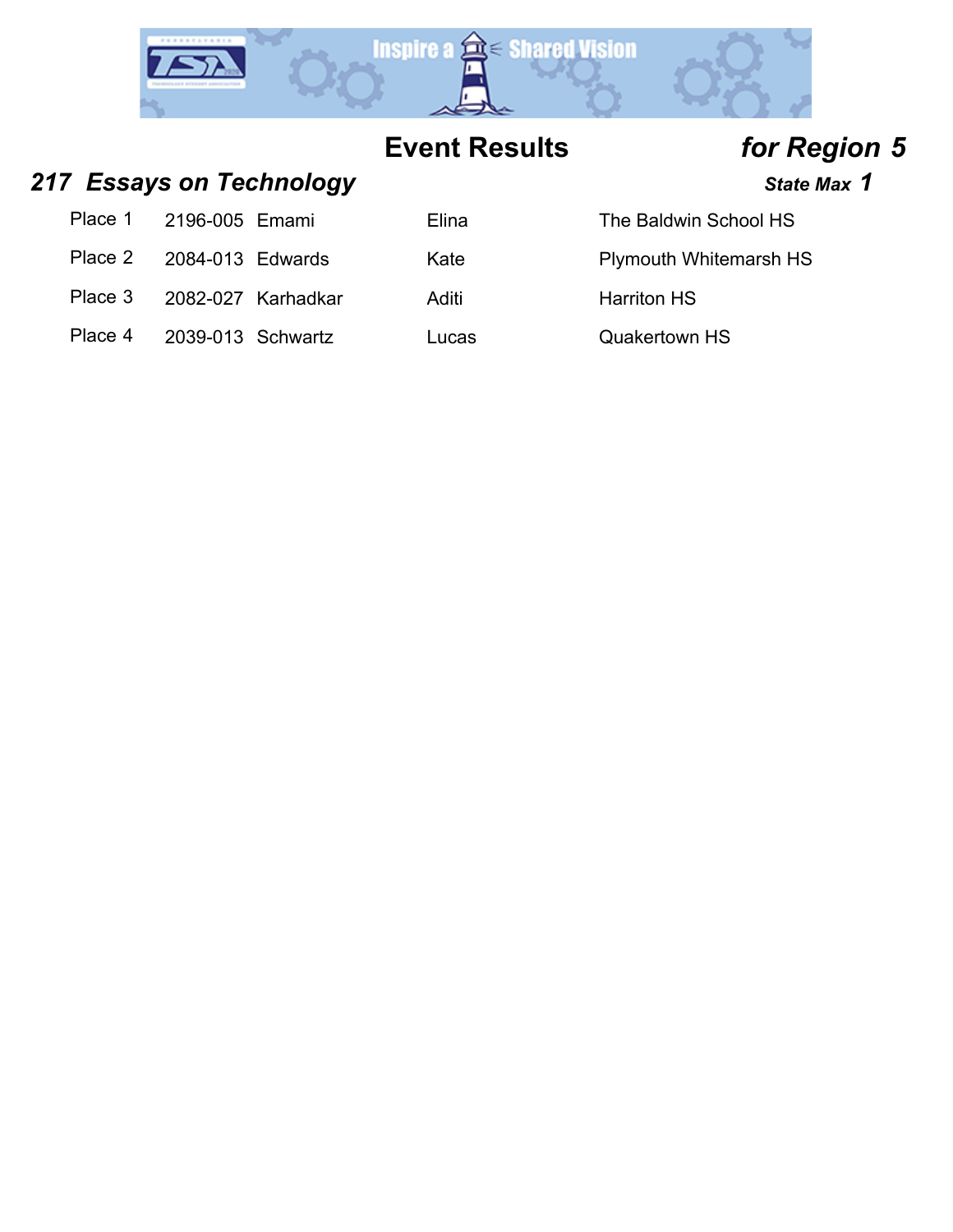

### *218 Extemporaneous Presentation State Max Q*

| Place 1 | 2082-039 Wright  | Julie  | <b>Harriton HS</b>     |
|---------|------------------|--------|------------------------|
| Place 2 | 2119-002 Shah    | Niam   | The Shipley School     |
| Place 3 | 2196-004 Cooper  | Megan  | The Baldwin School HS  |
| Place 4 | 2061-041 Serota  | Max    | <b>Lower Merion HS</b> |
| Place 5 | 2152-065 Sreeram | Asrith | Downingtown STEM       |
| Place 6 | 2082-014 Catania | Elias  | <b>Harriton HS</b>     |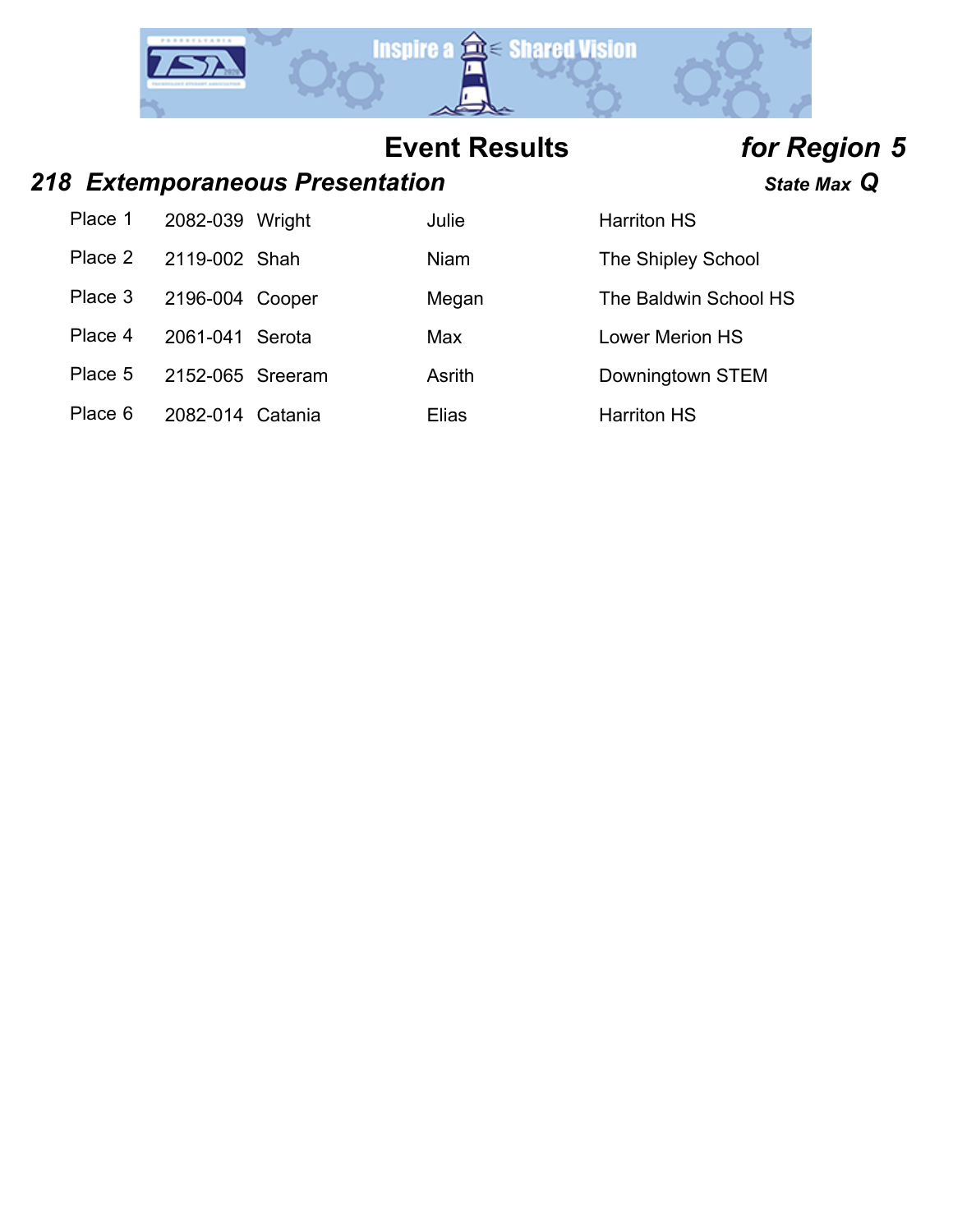

### *219 Fashion Design and Technology State Max 1*

- Place 1 2061-902 Team B Lower Merion HS
- Place 2 2061-901 Team A Lower Merion HS
- 
- Place 4 2196-903 Team C The Baldwin School HS

Place 3 2084-901 Team A Plymouth Whitemarsh HS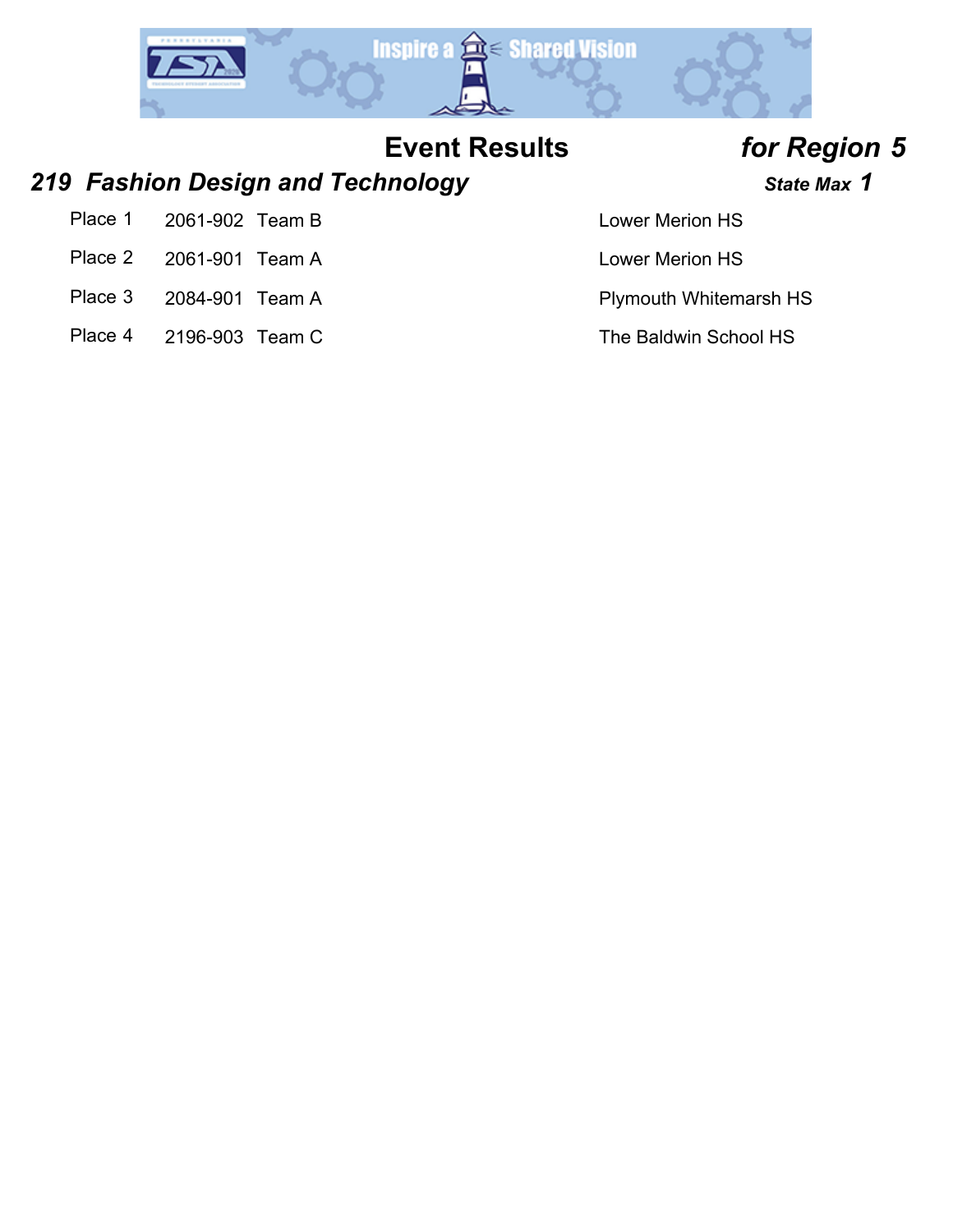

- *221 Forensic Science State Max 2*
	- Place 1 2208-902 Team B Downingtown East HS
	- Place 2 2152-904 Team D Downingtown STEM
	-
	-
	-
	- Place 5 2061-902 Team B Lower Merion HS
	- Place 6 2152-902 Team B Downingtown STEM
	- Place 6 2208-904 Team D Downingtown East HS
	- Place 8 2061-904 Team D Lower Merion HS
	- Place 8 2061-901 Team A Lower Merion HS
	- Place 10 2084-903 Team C Place 10 Plymouth Whitemarsh HS
	- Place 11 2061-903 Team C Lower Merion HS
- 
- 
- Place 3 2208-901 Team A Downingtown East HS
- Place 3 2152-901 Team A Downingtown STEM
	-
	-
	-
	-
	-
	- -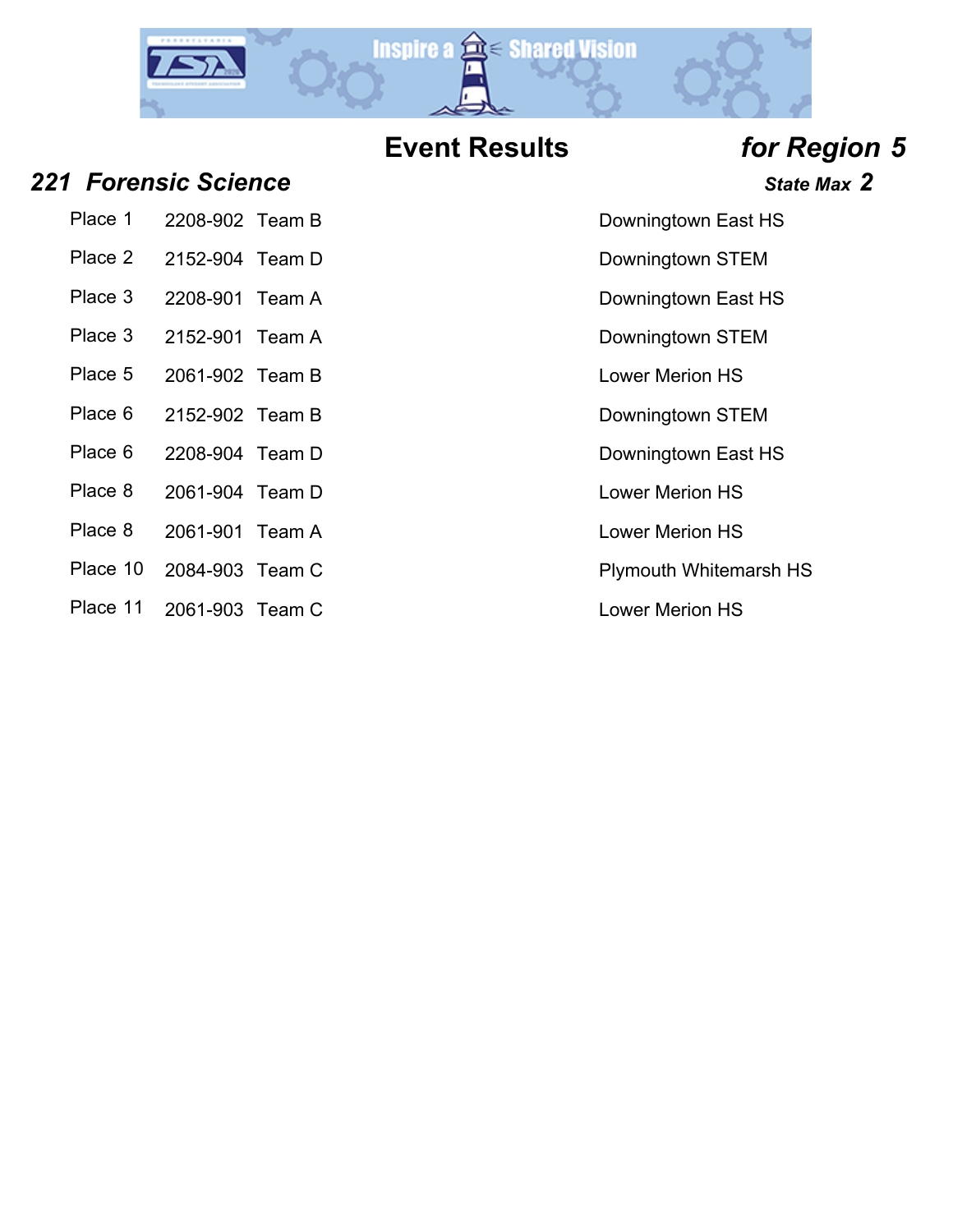

## *222 Future Technology & Engineering Teacher State Max 2*

| Place 1 | 2152-052 Patel    |                      | Vraj    | Downingtown STEM              |
|---------|-------------------|----------------------|---------|-------------------------------|
| Place 2 |                   | 2208-016 Geevarghese | Jesslyn | Downingtown East HS           |
| Place 3 | 2061-004 Ginzburg |                      | Elliot  | <b>Lower Merion HS</b>        |
| Place 4 | 2084-030 Rickert  |                      | Austin  | <b>Plymouth Whitemarsh HS</b> |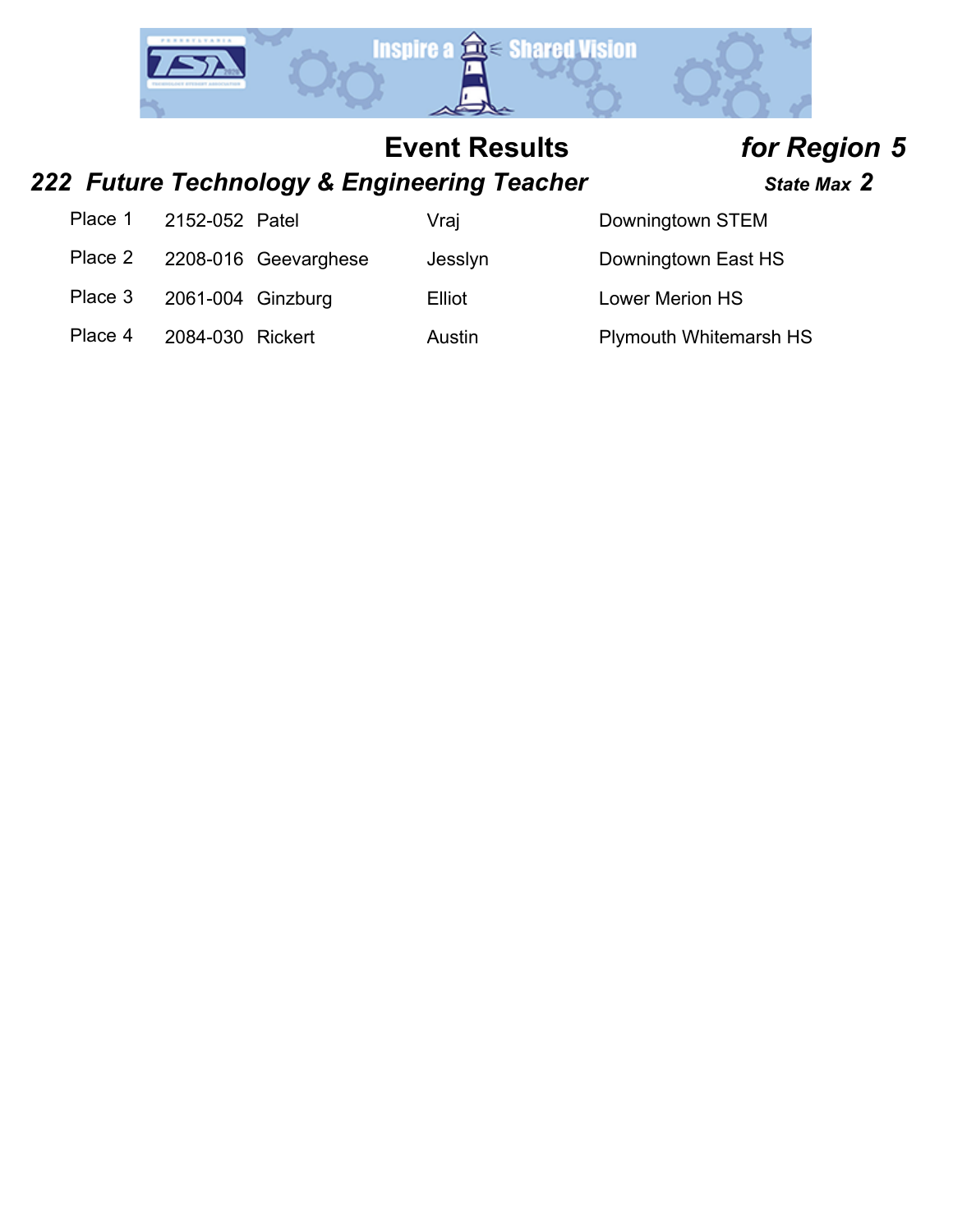

### **223** *Geospatial Technology* **State Max 0 State Max 0**

- Place 1 2152-901 Team A Downingtown STEM
- Place 2 2061-902 Team B Lower Merion HS
- Place 3 2152-902 Team B Downingtown STEM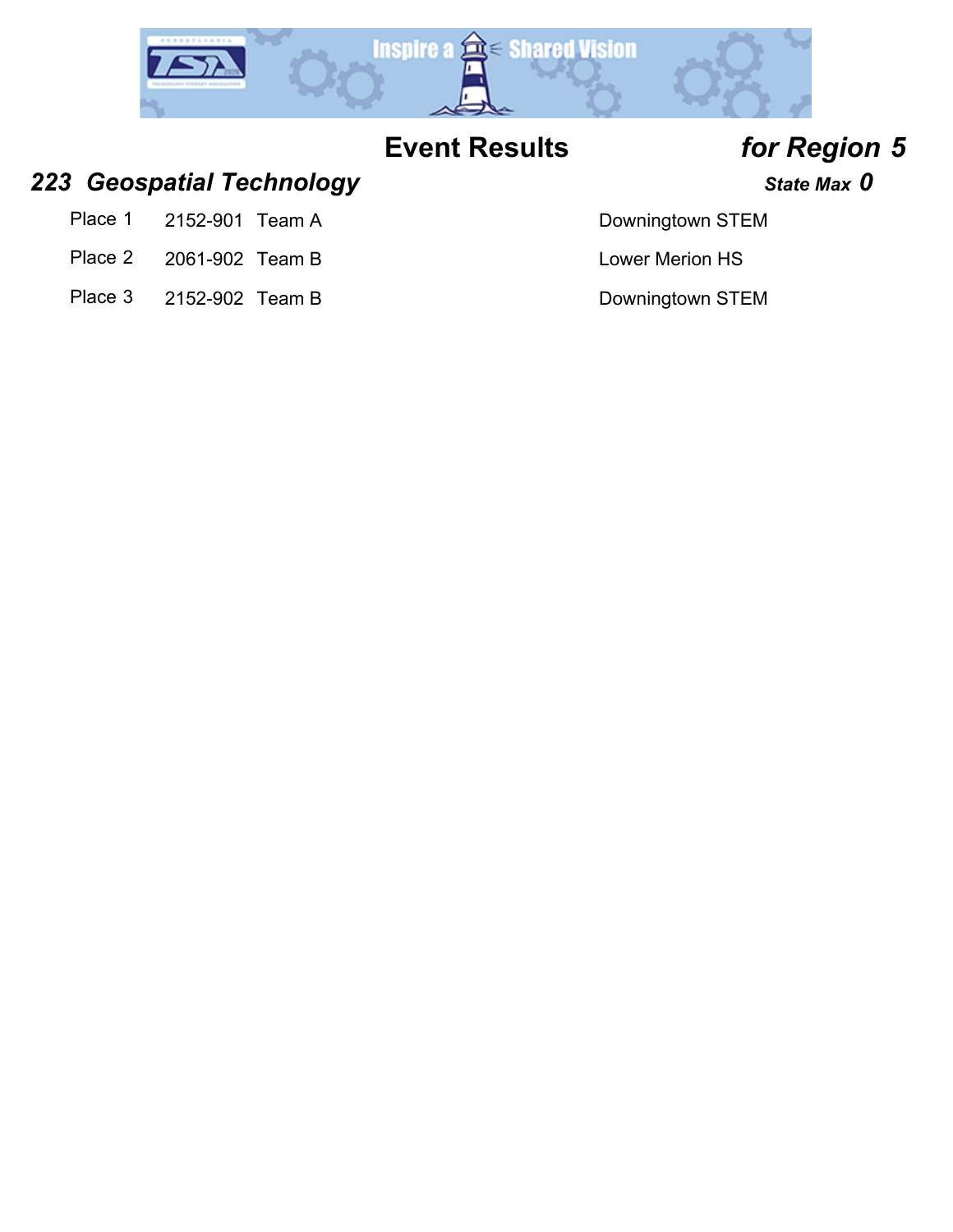

Place 4 2152-901 Team A Downingtown STEM

### **225** *Music Production* **State Max 2 325** *Music Production*

| Place 1 | 2084-901 Team A |  | <b>Plymouth Whitemarsh HS</b> |
|---------|-----------------|--|-------------------------------|
|---------|-----------------|--|-------------------------------|

- Place 2 2152-902 Team B Downingtown STEM
- Place 3 2082-902 Team B Harriton HS
- 
- 
- Place 5 2082-901 Team A Harriton HS
- Place 6 2119-901 Team A The Shipley School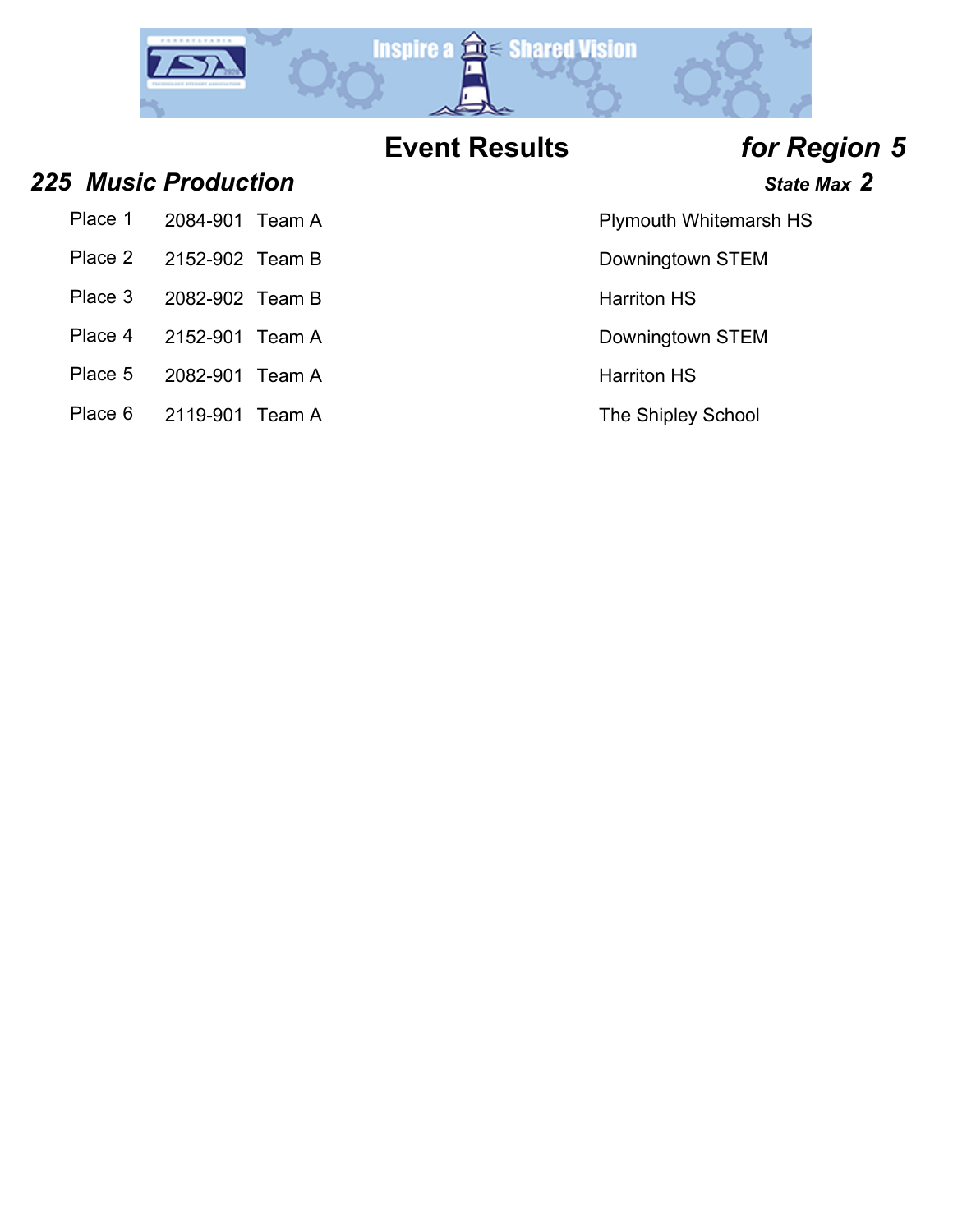

### *227 Photographic Technology State Max Q*

Place 1 2061-025 Li Madison Lower Merion HS Place 2 2061-035 Palaypayon Aiko Lower Merion HS

Place 5 2196-011 Song Maggie The Baldwin School HS

Place 6 2152-003 Abraham Irene Downingtown STEM

Place 6 2152-040 Macherla Ajay Charles Bowningtown STEM

Place 8 2082-033 Senh Jeremy Harriton HS

Place 3 2061-037 Reed Benjamin Lower Merion HS Place 3 2196-005 Emami Elina Elina The Baldwin School HS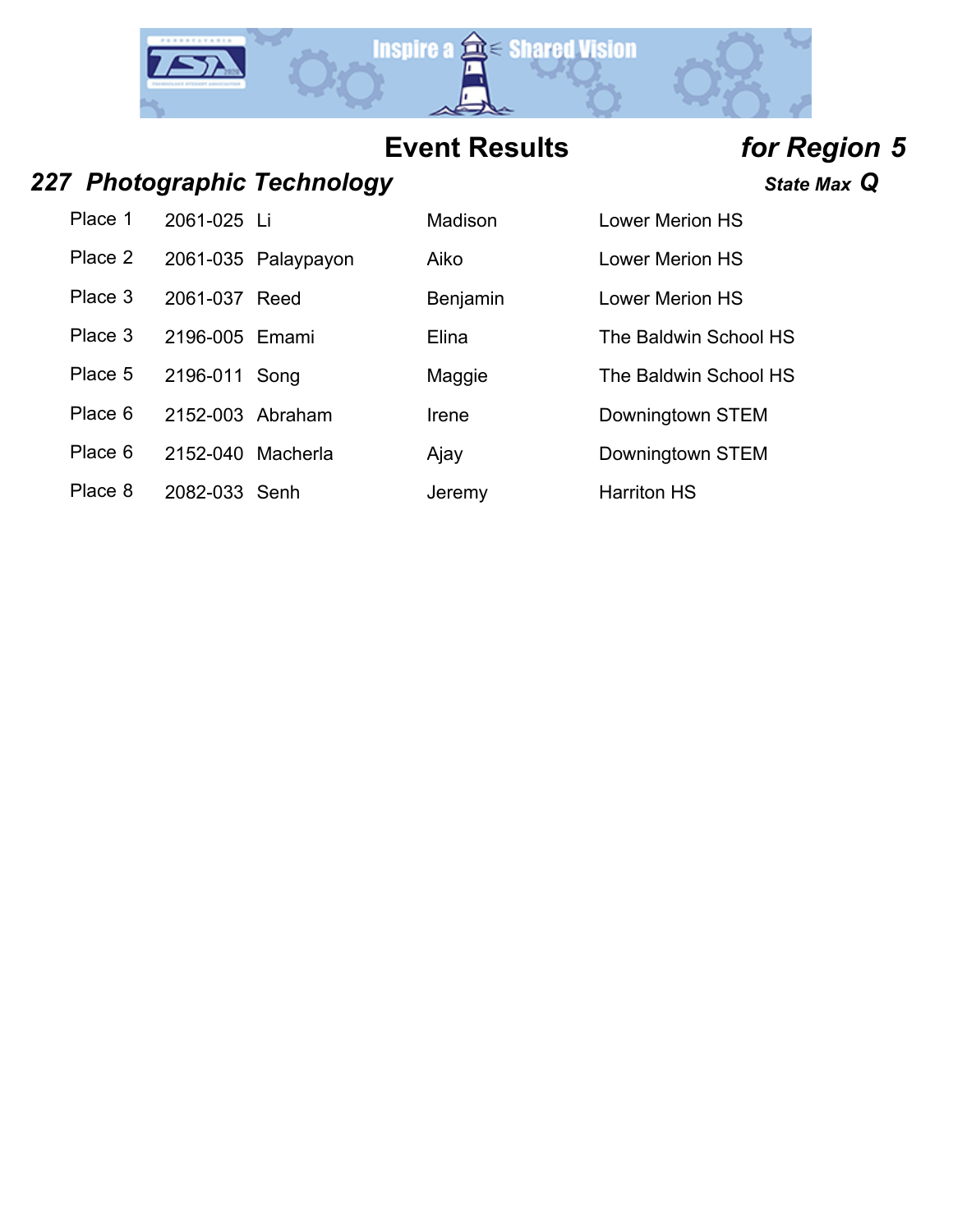

### *228 Prepared Presentation State Max Q*

| Place 1 | 2152-052 Patel     |                   | Vraj    | Downingtown STEM   |
|---------|--------------------|-------------------|---------|--------------------|
| Place 2 |                    | 2208-041 Penmetsa | Mahitha | Downingtown East H |
| Place 3 | 2082-039 Wright    |                   | Julie   | <b>Harriton HS</b> |
| Place 4 | 2152-013 Dantuluri |                   | Charmi  | Downingtown STEM   |
| Place 5 | 2061-031 Murray    |                   | Ethan   | Lower Merion HS    |
|         |                    |                   |         |                    |

Place 6 2194-011 Xu Xandro Mandro Phoenixville Area HS

| Vraj    |
|---------|
| Mahitha |
| Julie   |
| Charmi  |
| Ethan   |

| <b>Harriton HS</b> |  |
|--------------------|--|
| Downingtown STEM   |  |

Downingtown East HS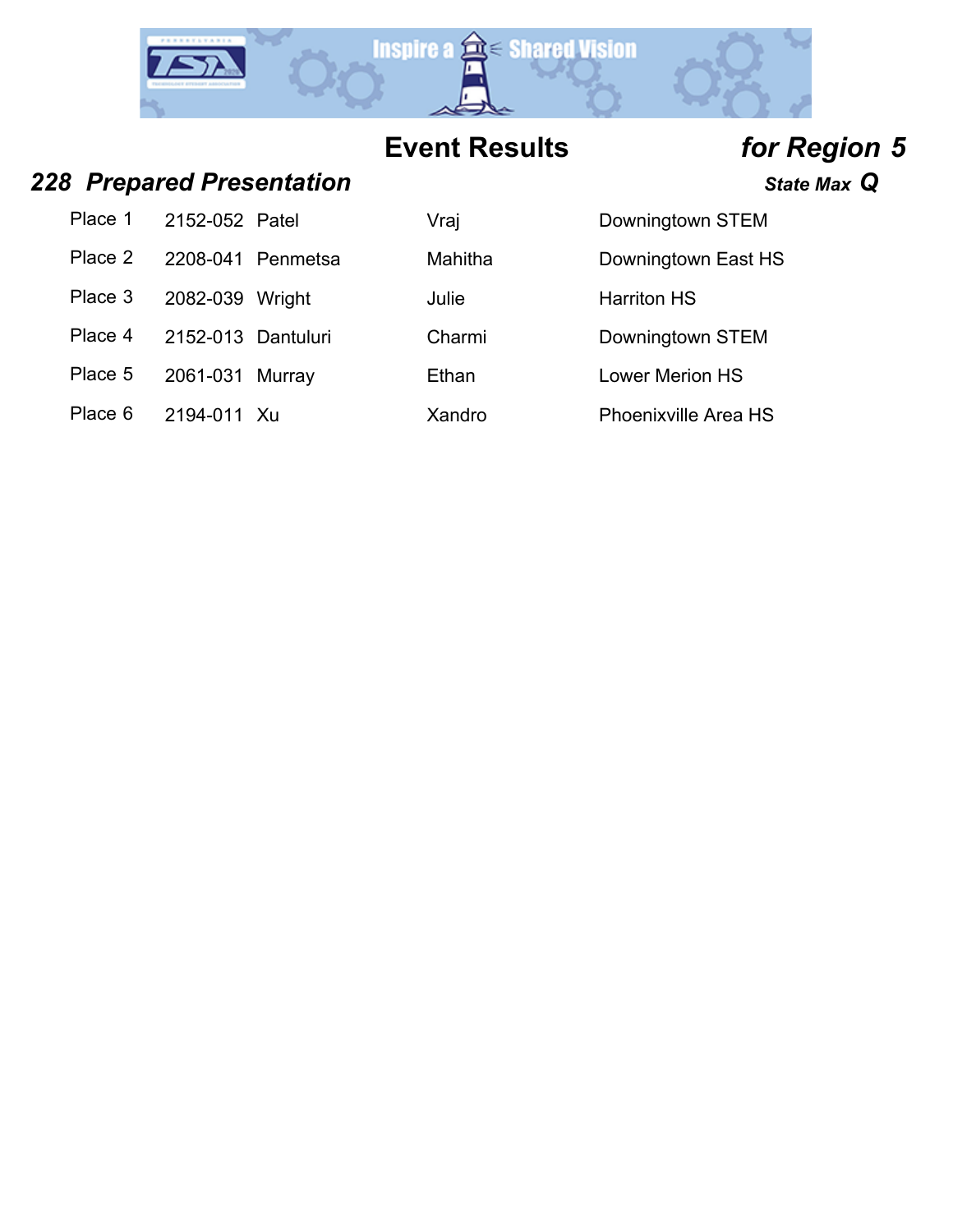

## *229 Promotional Design State Max 1*

|         | Place 1 2152-021 Guru | Vibha        | Downingtow         |
|---------|-----------------------|--------------|--------------------|
| Place 2 | 2152-025 Idem         | Noella       | Downingtow         |
| Place 3 | 2152-016 Dhingra      | Arnav        | Downingtow         |
|         | Place 4 2152-024 Hong | Michelle     | Downingtow         |
| Place 5 | 2208-009 Dandu        | Siri         | Downingtow         |
| Place 6 | 2082-006 Basner       | <b>Bruno</b> | <b>Harriton HS</b> |

|         | r rumununan Desiyin |              | JI.                 |
|---------|---------------------|--------------|---------------------|
| Place 1 | 2152-021 Guru       | Vibha        | Downingtown STEM    |
| Place 2 | 2152-025 Idem       | Noella       | Downingtown STEM    |
| Place 3 | 2152-016 Dhingra    | Arnav        | Downingtown STEM    |
| Place 4 | 2152-024 Hong       | Michelle     | Downingtown STEM    |
| Place 5 | 2208-009 Dandu      | Siri         | Downingtown East HS |
| Place 6 | 2082-006 Basner     | <b>Bruno</b> | <b>Harriton HS</b>  |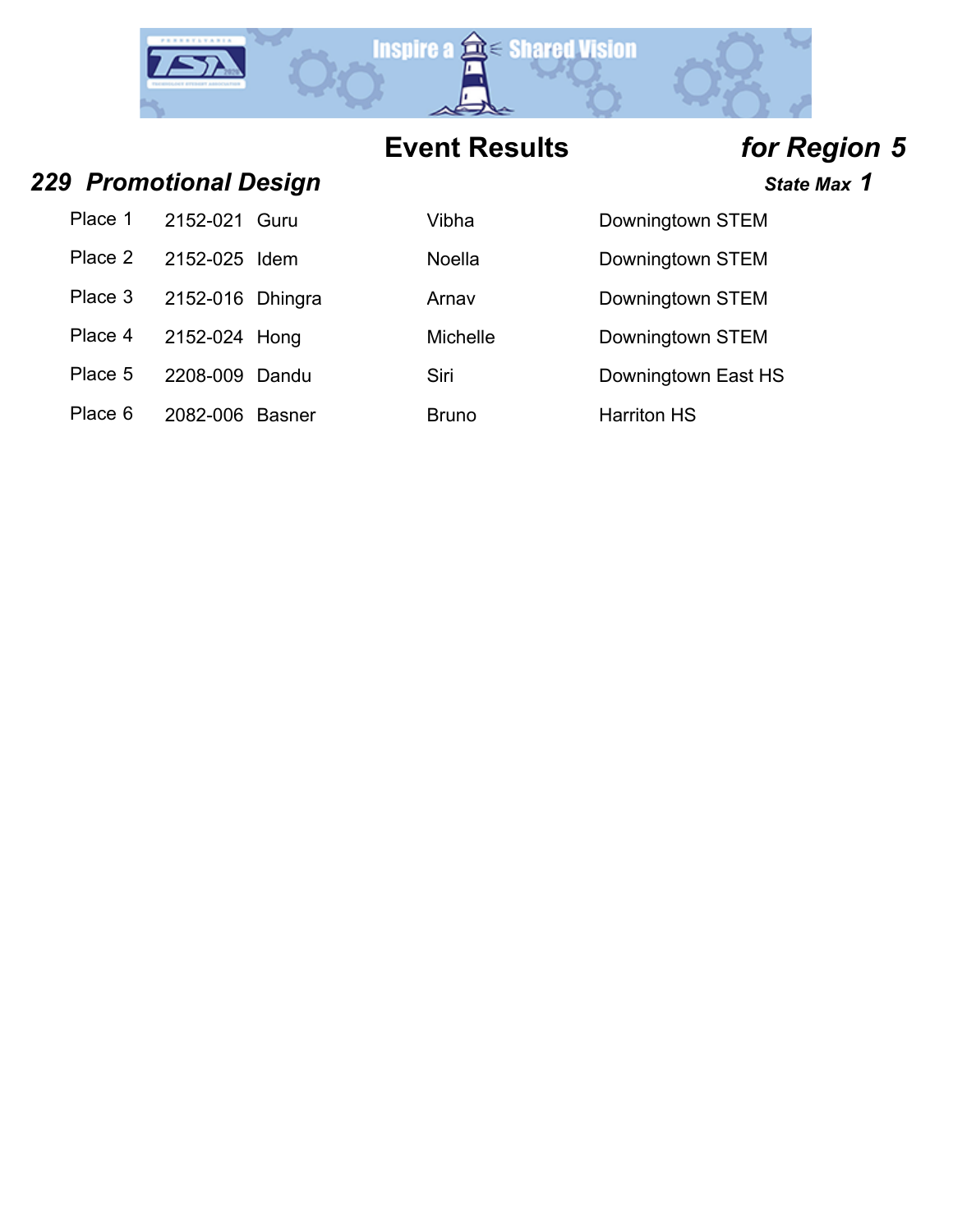

### *230 Scientific Visualization (SciVis) State Max 2*

- Place 1 2061-901 Team A Lower Merion HS
- Place 2 2194-901 Team A Place 2 2194-901 Team A
- Place 3 2208-901 Team A Downingtown East HS
- Place 4 2152-901 Team A Downingtown STEM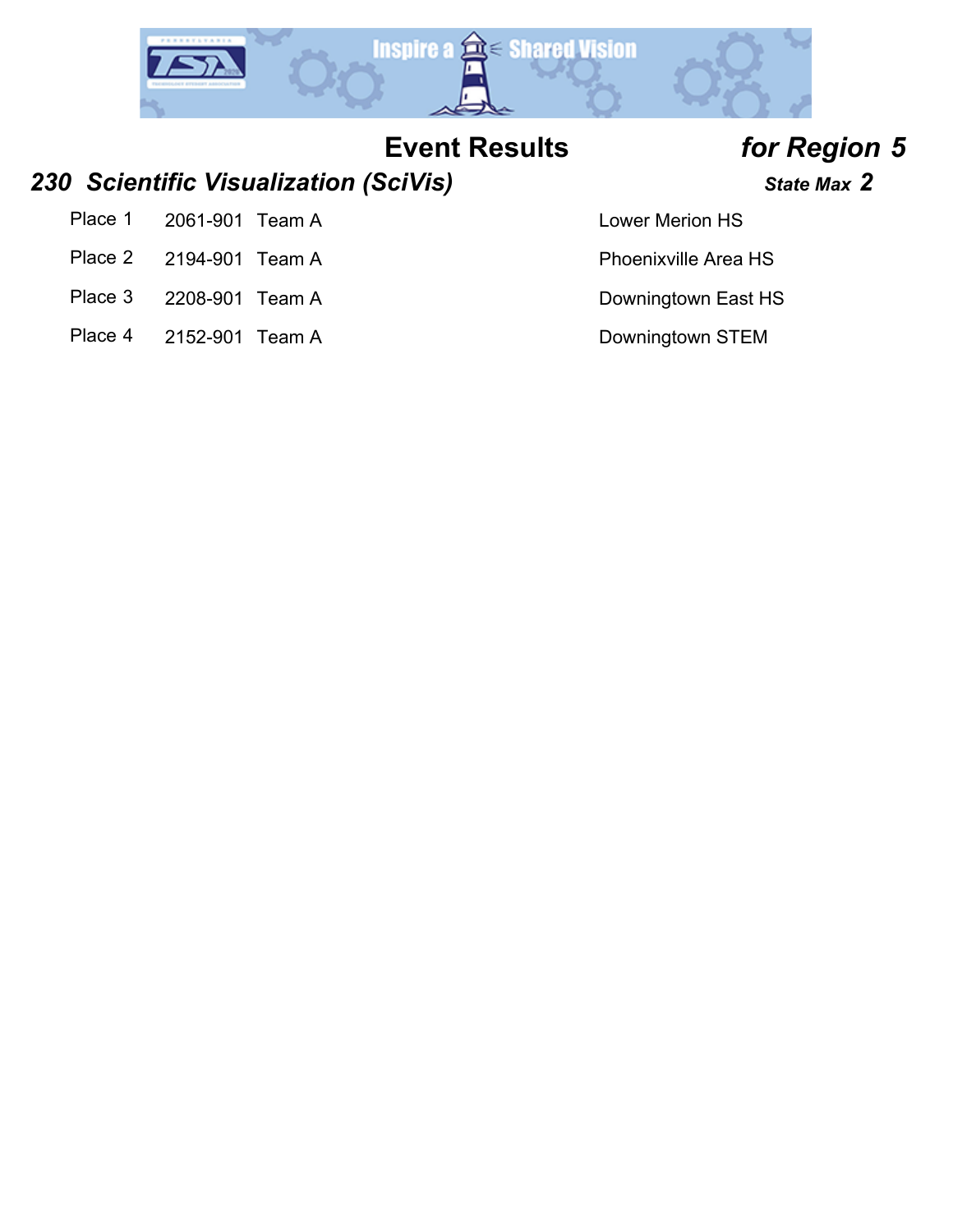

### 231 Software Development *231* State Max 1

- Place 1 2152-901 Team A Downingtown STEM
- Place 2 2152-902 Team B Downingtown STEM
- Place 3 2208-901 Team A Downingtown East HS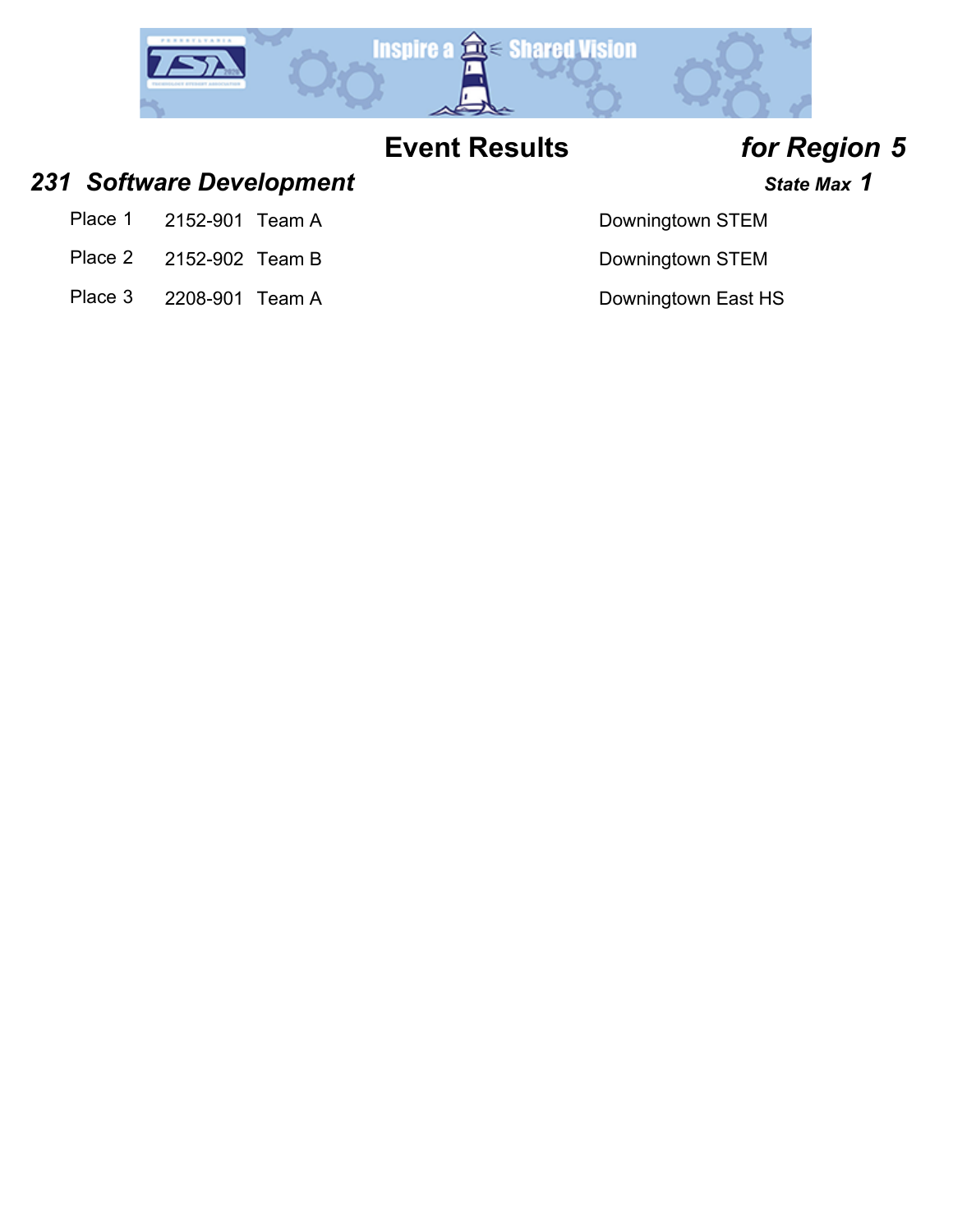

## 236 *Transportation Modeling* **State Max 2 State Max 2**

Place 1 2194-018 Astill Taylor

Place 2 2061-024 Lachenmayer Luke Lower Merion HS

| <b>Phoenixville Area HS</b> |  |
|-----------------------------|--|
|                             |  |

Place 3 2196-023 Gopalani Rachel The Baldwin School HS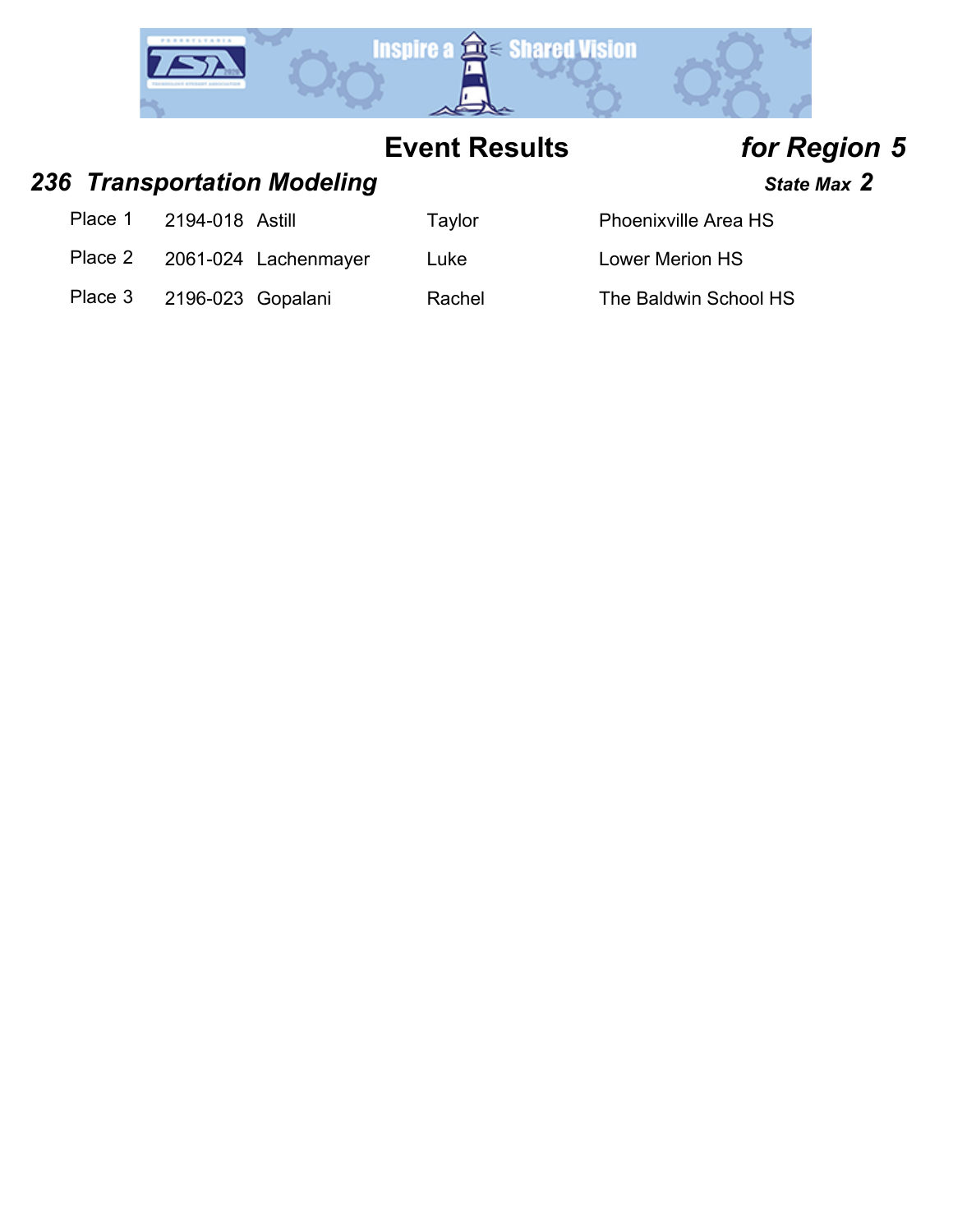

**237** *Video Game Design* **State Max 2 37** *State Max 2* 

| Place 1<br>2061-901 Team A |  |
|----------------------------|--|
|----------------------------|--|

- Place 2 2082-901 Team A Harriton HS
- Place 3 2061-902 Team B Lower Merion HS
- Place 4 2082-903 Team C Harriton HS

### Lower Merion HS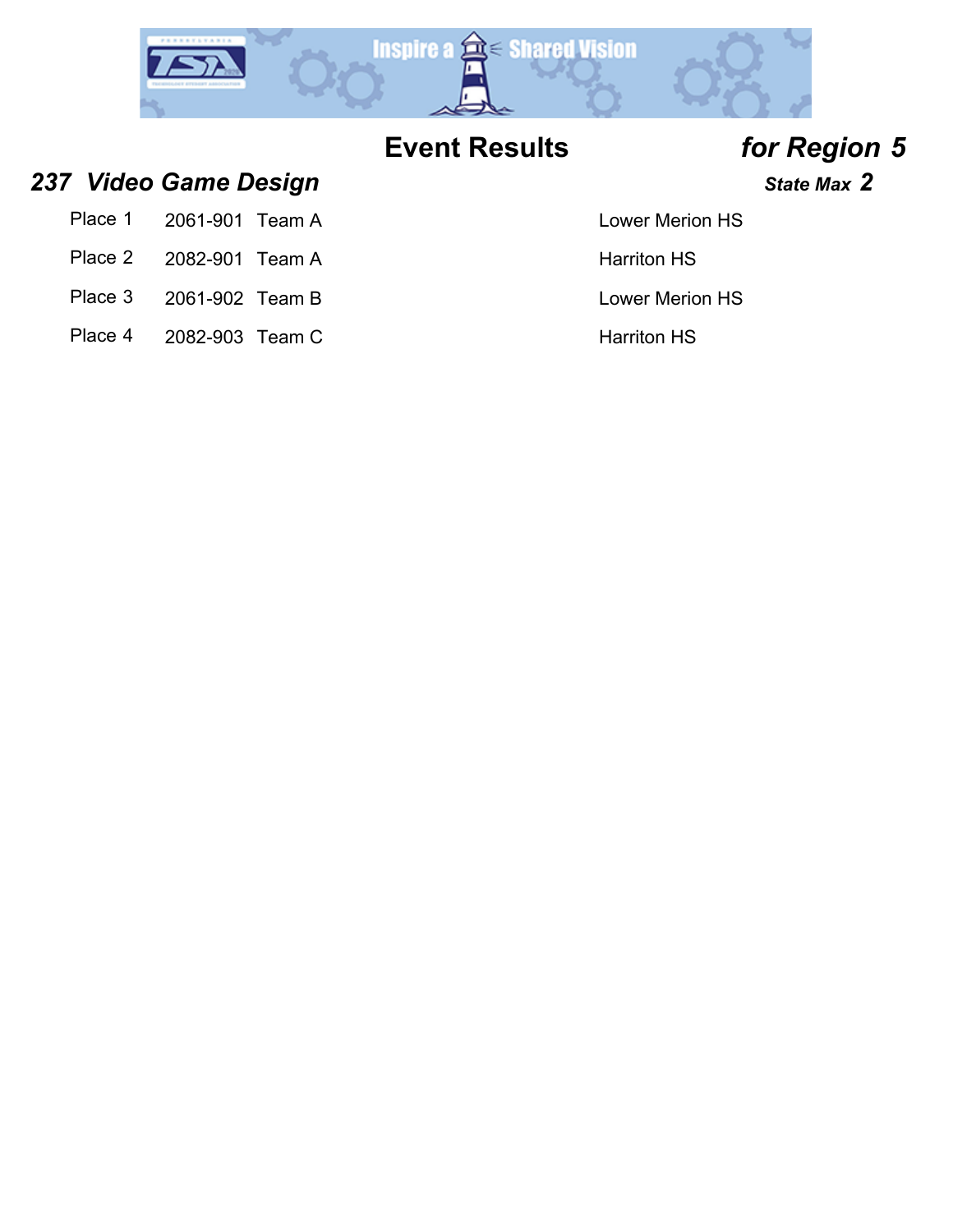

**238 Webmaster State Max 1** 

- Place 1 2082-901 Team A Harriton HS
- Place 2 2152-901 Team A Downingtown STEM
- Place 3 2152-902 Team B Downingtown STEM
- Place 4 2061-902 Team B Lower Merion HS

- 
- 
-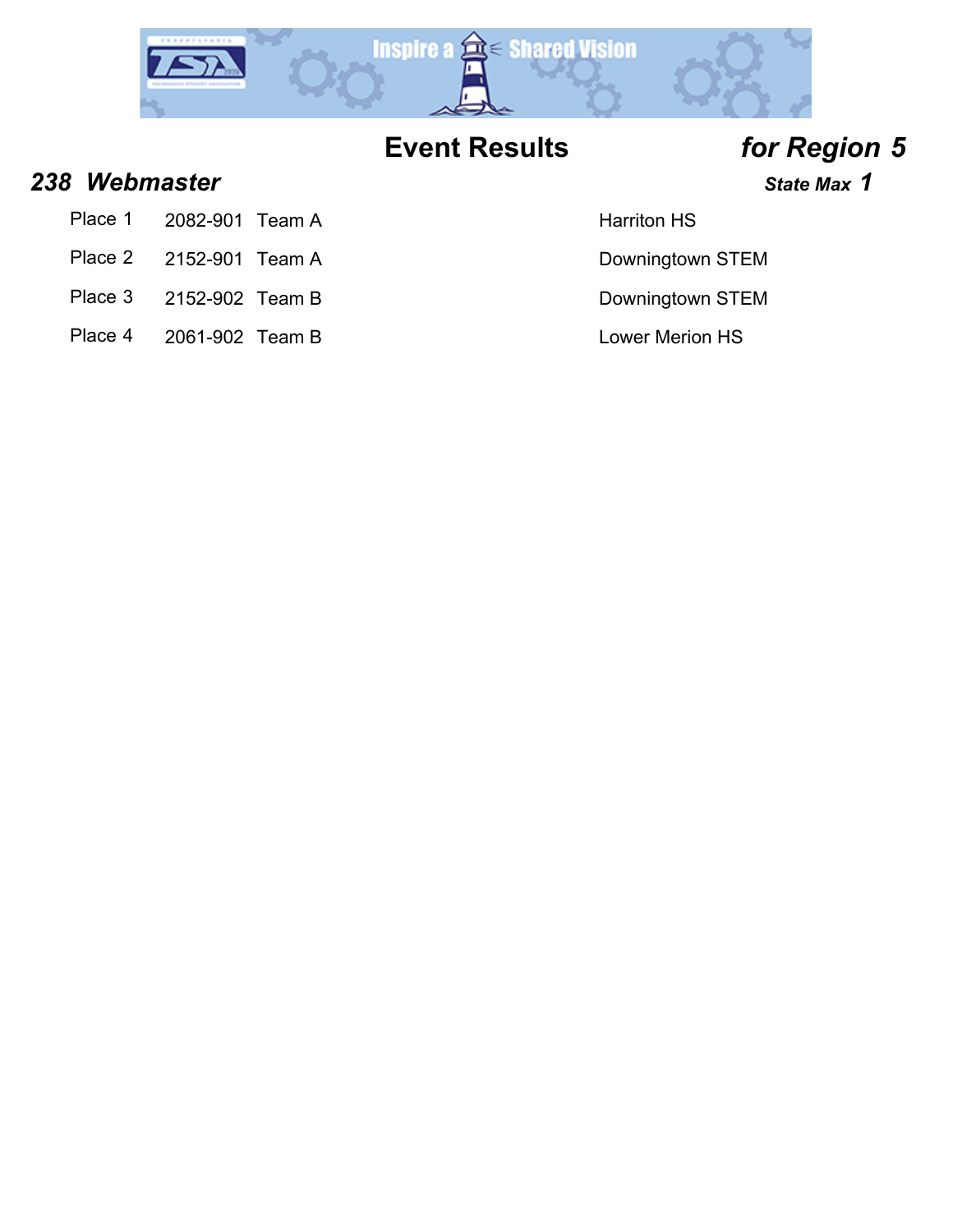

## 271 Chapter Team - Written *Chapter Team - Written* **State Max** 0

| Place 1  | 2061-006 Sharma   |                    | Dhaval         | <b>Lower Merid</b> |
|----------|-------------------|--------------------|----------------|--------------------|
| Place 1  | 2061-004 Ginzburg |                    | Elliot         | <b>Lower Merio</b> |
| Place 1  | 2061-008 Gao      |                    | <b>Phillip</b> | <b>Lower Merio</b> |
| Place 1  |                   | 2084-025 Moldovsky | Benny          | Plymouth W         |
| Place 5  | 2152-005 Ayyagari |                    | Srujana        | Downingtow         |
| Place 6  | 2082-039 Wright   |                    | Julie          | <b>Harriton HS</b> |
| Place 6  | 2152-073 Wu       |                    | <b>Brendan</b> | Downingtow         |
| Place 8  | 2082-019 Gilbert  |                    | Adam           | <b>Harriton HS</b> |
| Place 8  |                   | 2084-012 Dougherty | Caitlin        | Plymouth W         |
| Place 10 |                   | 2082-027 Karhadkar | Aditi          | <b>Harriton HS</b> |
| Place 10 | 2082-032 Penna    |                    | Surya          | <b>Harriton HS</b> |

| Place 1  | 2061-006 Sharma   |                    | <b>Dhaval</b>  | <b>Lower Merion HS</b>        |
|----------|-------------------|--------------------|----------------|-------------------------------|
| Place 1  | 2061-004 Ginzburg |                    | Elliot         | <b>Lower Merion HS</b>        |
| Place 1  | 2061-008 Gao      |                    | Phillip        | <b>Lower Merion HS</b>        |
| Place 1  |                   | 2084-025 Moldovsky | Benny          | <b>Plymouth Whitemarsh HS</b> |
| Place 5  | 2152-005 Ayyagari |                    | Srujana        | Downingtown STEM              |
| Place 6  | 2082-039 Wright   |                    | Julie          | <b>Harriton HS</b>            |
| Place 6  | 2152-073 Wu       |                    | <b>Brendan</b> | Downingtown STEM              |
| Place 8  | 2082-019 Gilbert  |                    | Adam           | <b>Harriton HS</b>            |
| Place 8  |                   | 2084-012 Dougherty | Caitlin        | <b>Plymouth Whitemarsh HS</b> |
| Place 10 |                   | 2082-027 Karhadkar | Aditi          | <b>Harriton HS</b>            |
| Place 10 | 2082-032 Penna    |                    | Surya          | <b>Harriton HS</b>            |